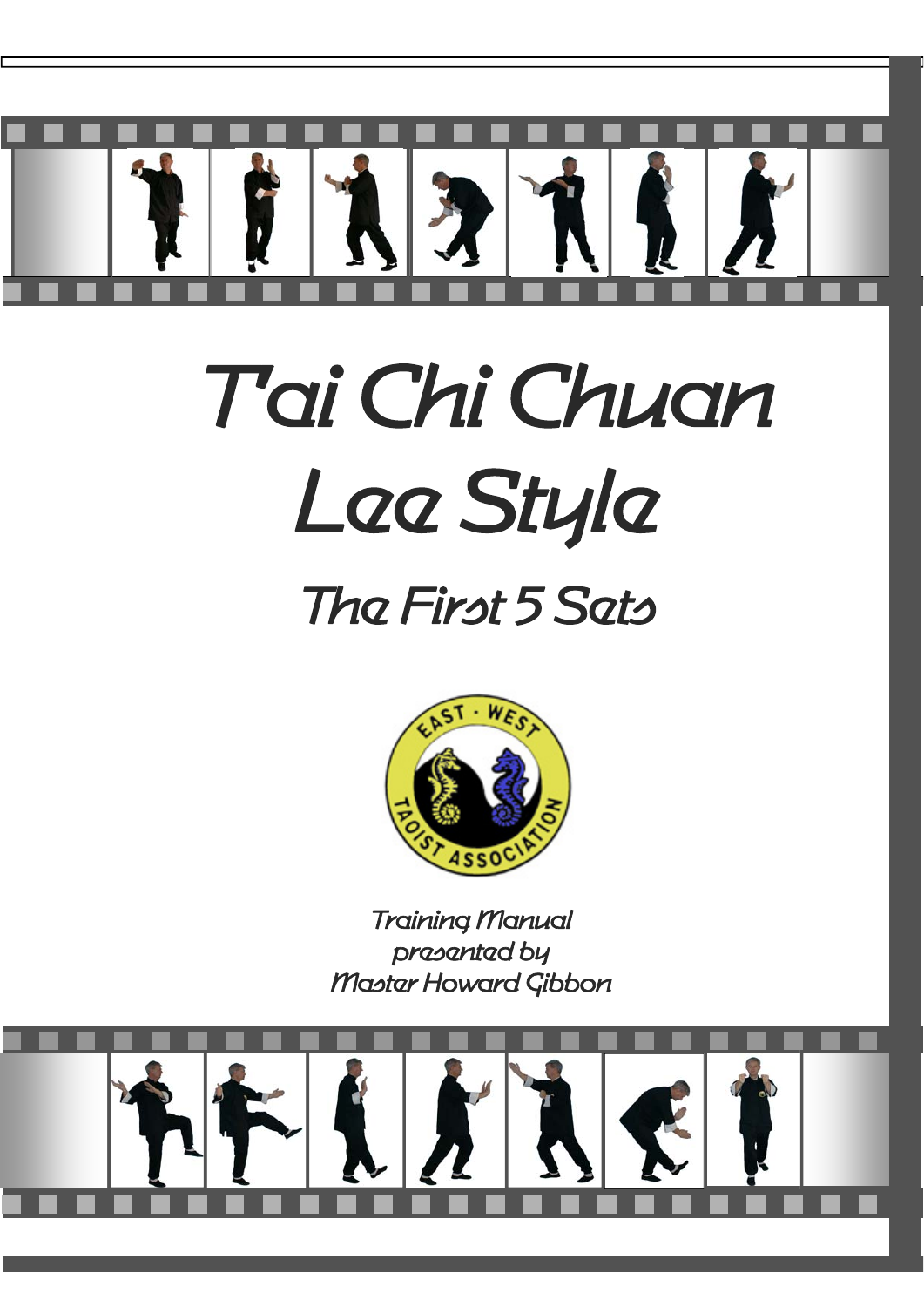## **The Chinese Art of T'AI CHI CH'UAN The first five sets**

**By** Howard Gibbon

**EAST - WEST PUBLICATIONS Website: https://howardgibbon.com**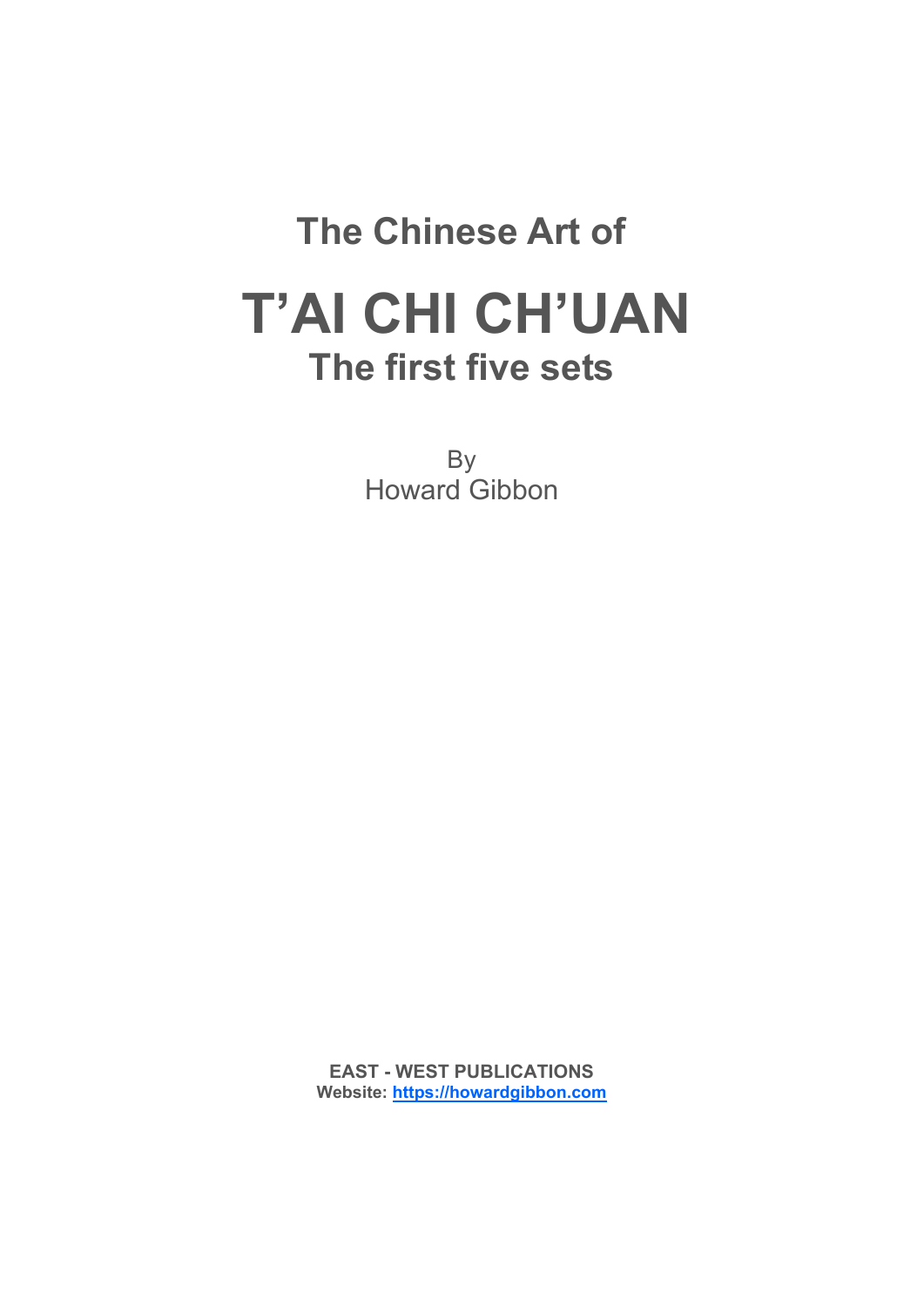This publication is a free shortened version of the complete short form manual.

This digital book must not be sold or altered in any way. It can not be printed but may be distributed electronically via email etc. to friends and others interested in our unique style of T'ai Chi.

The complete short form manual is protected by copyright. Enquiries should be addressed to the author Howard Gibbon c/o: East – West Publications, 41 Church View, Holme On Spalding Moor, East Yorkshire, YO43 4BG England.

Website: www.eastwestpublications.com

Published by East-West Publications 2008

Photographs and Cover Design by Gisela Gibbon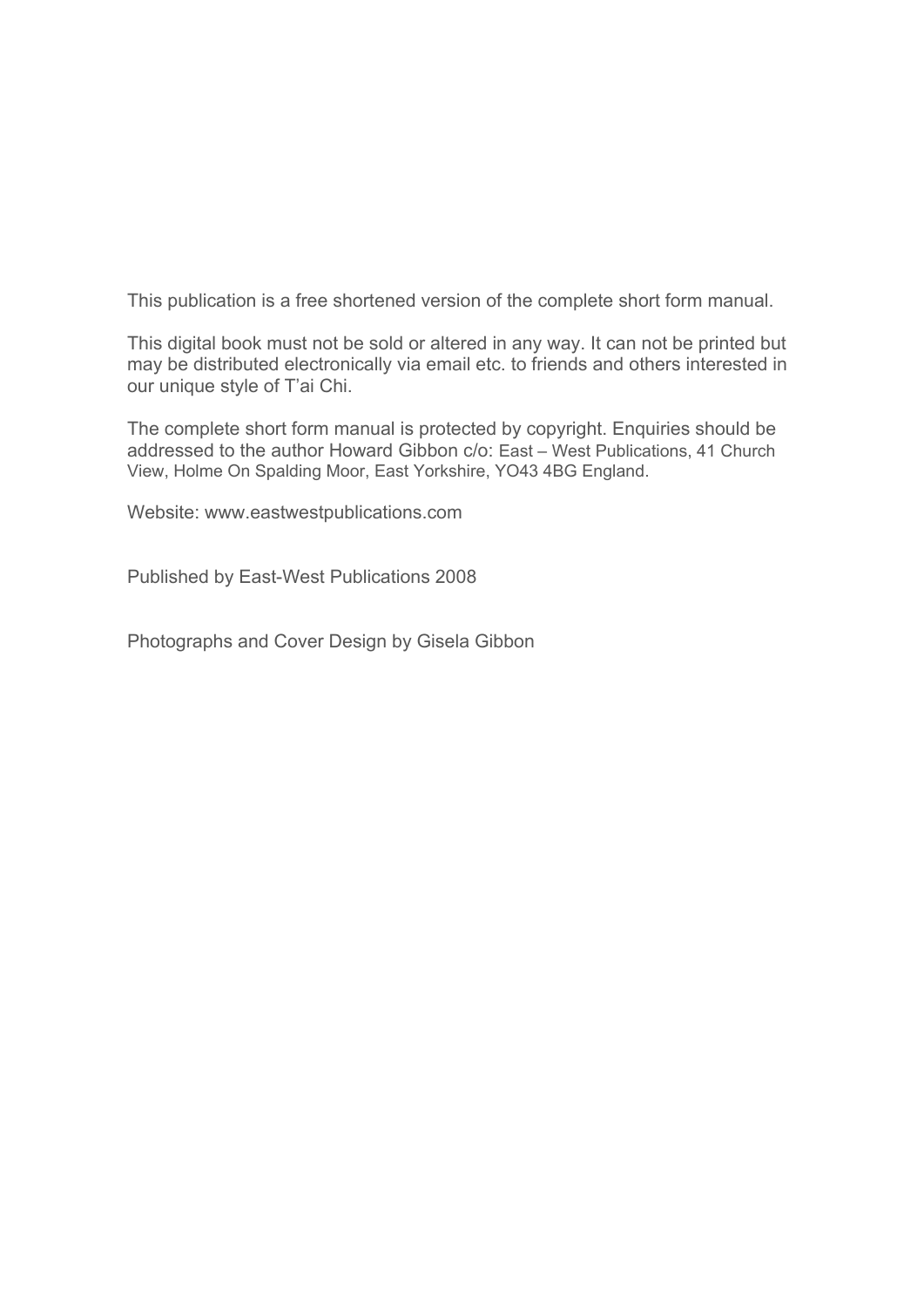#### **CONTENTS**

| <b>The Author</b>                                         | 5              |
|-----------------------------------------------------------|----------------|
| <b>Testimonial from Prof. Sir Steven Russell</b>          | 6              |
| <b>Testimonial from Chee Soo President dated ITS 1984</b> | $\overline{7}$ |
| <b>Introduction</b>                                       | 8              |
| <b>Stances</b>                                            | 10             |
| <b>Guidelines For Good Practice</b>                       | 14             |
| <b>Golden Principles</b>                                  | 18             |
| The First Five Sets - Moves 1 to 20                       | 19             |
| <b>A Final Message</b>                                    | 29             |
| The Table of Content for the Complete T'ai Chi            | 30             |
| <b>Student Testimonials</b>                               | 31             |
| <b>Other East-West Publications</b>                       | 32             |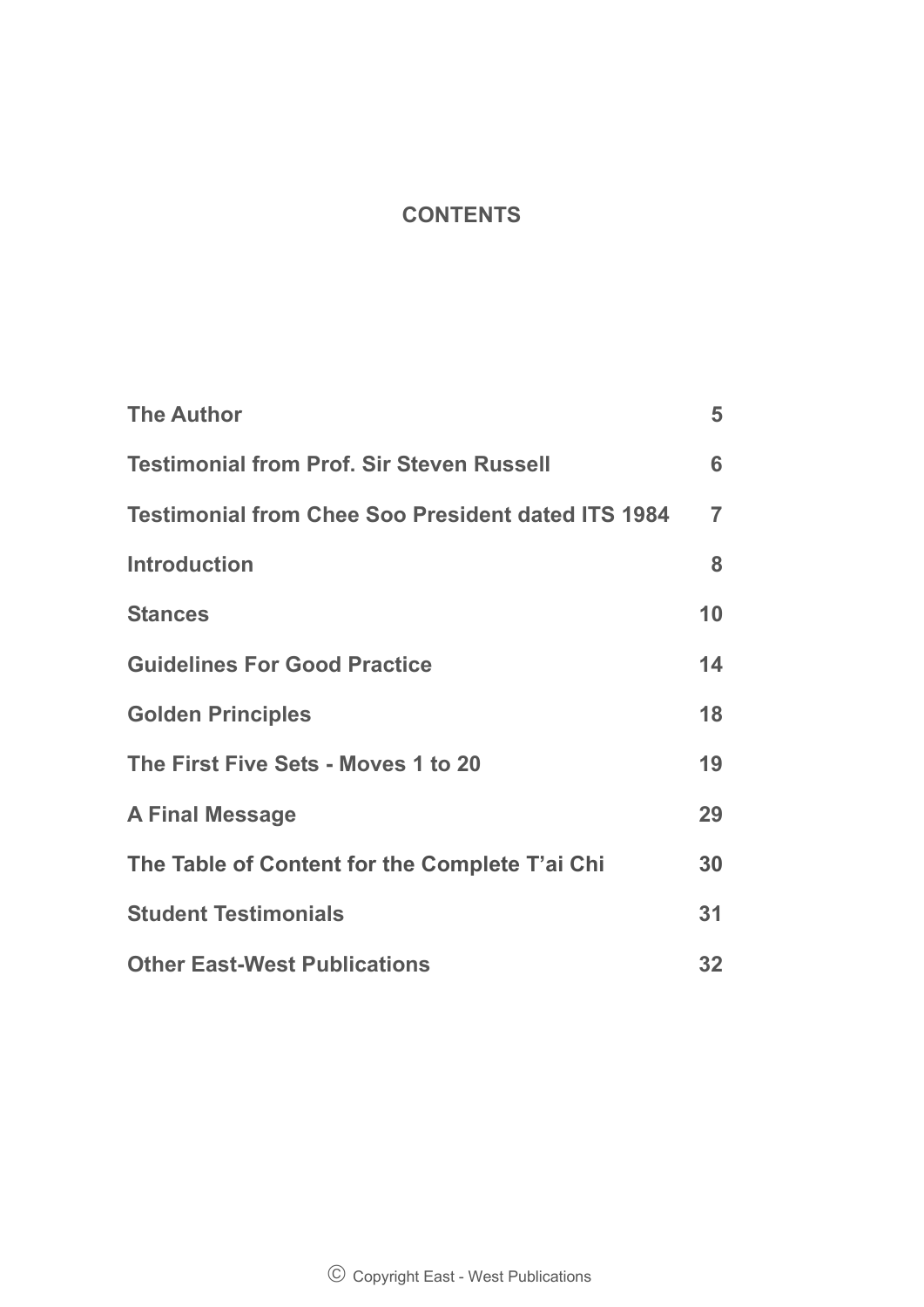**The Author**



Master Howard Gibbon, a practitioner of the Taoist Arts for thirty six years, was a student of the late Grand Master Chee Soo for twenty-one years. Through dedicated practice and regular personal training with Chee Soo Howard was awarded the highest grade issued by the Grand Master.

Having taught the Lee Family Style for the past thirty two years Howard has guided many students to Instructor levels and continues the work of his Master in regular classes, weekend seminars and specialized workshops all over the country. Howard has also conducted seminars for the Education Service, Mental Health Authorities, Keep Fit Associations and taught in Jersey and Northern Ireland where he was sponsored by Londonderry County Council.

Howard has had several articles published in newspapers and magazines on aspects of the Taoist Arts. Details of his other available publications are listed at the back of this manual. Howard has made a personal commitment to pass on the teachings he has received in a way that he feels follows the true spirit of the Arts.

For those with access to the Internet details of classes and courses and information on the Arts taught within 'The East-West Taoist Association' can be found by looking at the Association website, where all other publications and DVDs can be purchased online.

**www.howardgibbon.co.uk**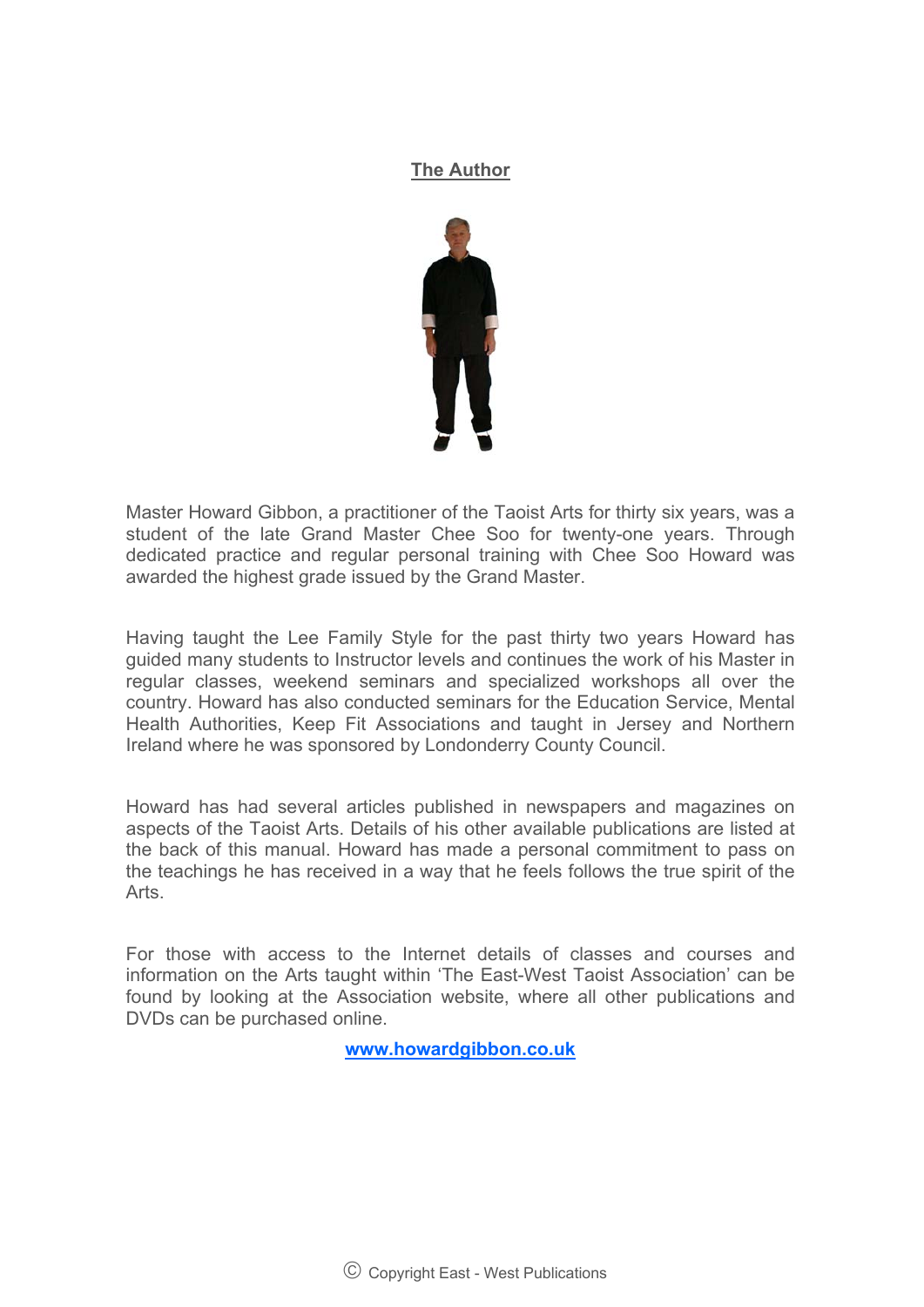### **Testimonial**

This course is accredited by Prof. Sir STEVEN L RUSSELL MD(MA)K St J, DSc(HC), FFHom(MA), DrAr, Dhom, Dphyt, DHM, DAA, FAHP(I), MMA, RMHIS, VP.

#### **Founder and Dean of the INTEGRATIVE COLLEGE OF HOLISTIC MEDICINES:**

"Now, at the start of the 21st century, we are living in an age of greater personal awareness and spirituality. The Training Course, taught by MASTER HOWARD GIBBON provides the most concise guide to Holistic Health available, and also addresses the very issues that are central to the movement.

The Training Course lays great emphasis on the fact that although the majority of people are still hoping for the 'quick fix' to health that the last century promised, increasingly more people are aware that they are responsible for their own health and not others. The Training Course shows in very simple terms how to achieve optimum health with least effort.

The T'ai Chi Training Course illustrates the benefits from a holistic point of view on the following practices:

> T'ai Chi Ch'uan K'ai Men (Chi Gung) Dao Yin (Respiratory Therapy)

During my many years in practice in Holistic Medicine covering the whole spectrum of therapies I have had the honour to meet a few practitioners of unquestionable ability and dedication to their art. MASTER HOWARD GIBBON ranks highly with any of them. This becomes immediately obvious when one watches this modest man in action. He has a unique empathetic way of teaching where even in a class of a number of students one feels they are the only ones being taught. MASTER HOWARD GIBBON'S many filled classes throughout the North - East of England are a true testimony to this man who has dedicated his life to the cause.

Howard is supported by his lovely wife Gisela.

Howard is a holder of the highest grade issued by Grandmaster Chee Soo and is the Chief Instructor for The East – West Taoist Association.

Howard also has a Diploma in: Advanced Tai Chi, Chi Kung and Taoist Practices from the 'Integrative College of Holistic Medicines'

The 'Integrative College of Holistic Medicines' is affiliated to and accredited by: Association of Holistic Practitioners (International) The Open International University of Complementary Medicines

The East – West Taoist Association is registered as an International School with: The Association of Holistic Practitioners International to teach: T'ai Chi, Chi Kung, Dao Yin, K'ai Men and other Taoist Practices.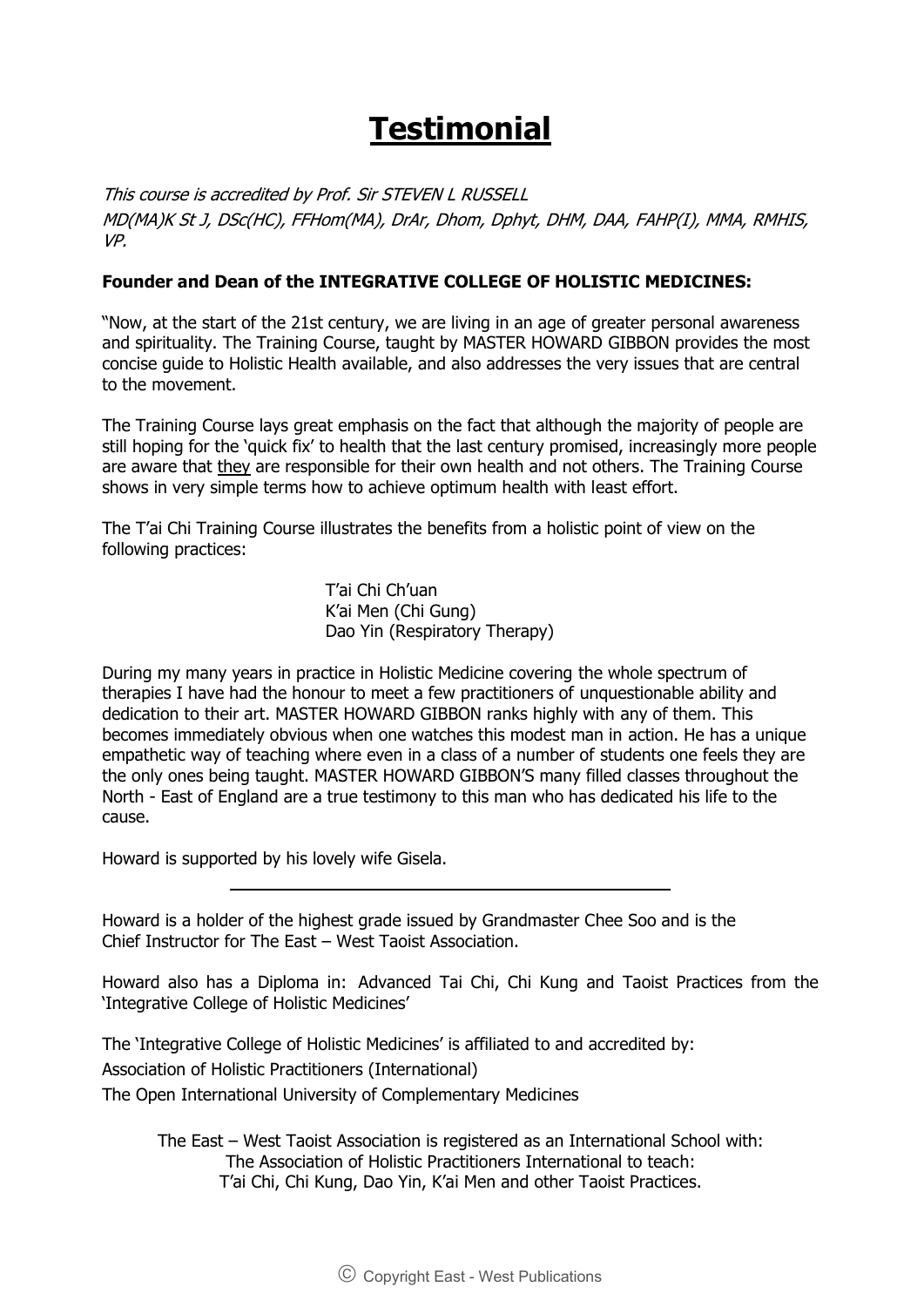RNATIO ST  $50$ 

Dear Howard, This is a photocopy

FOUNDED BY PROF. CHAN LEE.

PRESIDENT. CHEE SOO.

Mrs. M. PERKIN 426 Charter Avenue Canley Coventry CV4 8BD

Mr. J. R. Adamson, B.Sc.(Econ) Divisional Principal, Divisional Adult Education Office. Dane Park Road, Hull. North Humberside HU6 9DW.

25th June 1984.

Dear Sir.

#### Re: Mr. Howard F. Gibbon.

Regarding the above named gentleman, we would like to take this opportunity of pointing out to you that he has been with us for nearly ten years, and during this time has taken over twelve examinations (Practical Levels) and five Coaching Examinations (International Levels), and is therefore able to teach in any of our centres throughout the world.

We have no hesitation in recommending this gentleman to you as a Teacher of  $t -25$ 

> Self - Defense T'ai Chi Ch'uan K'ai Men

for he has excellent qualities and personality, and he has our complete confidence.

The writer has had the rare opportunity of seeing this gentleman actually conducting his classes, and seeing him on this level, makes this recommendation even more profound.

Yours sincerely, p.p. INTERNATIONAL TAOIST SOCIETY. Chee A Chee Soo (President).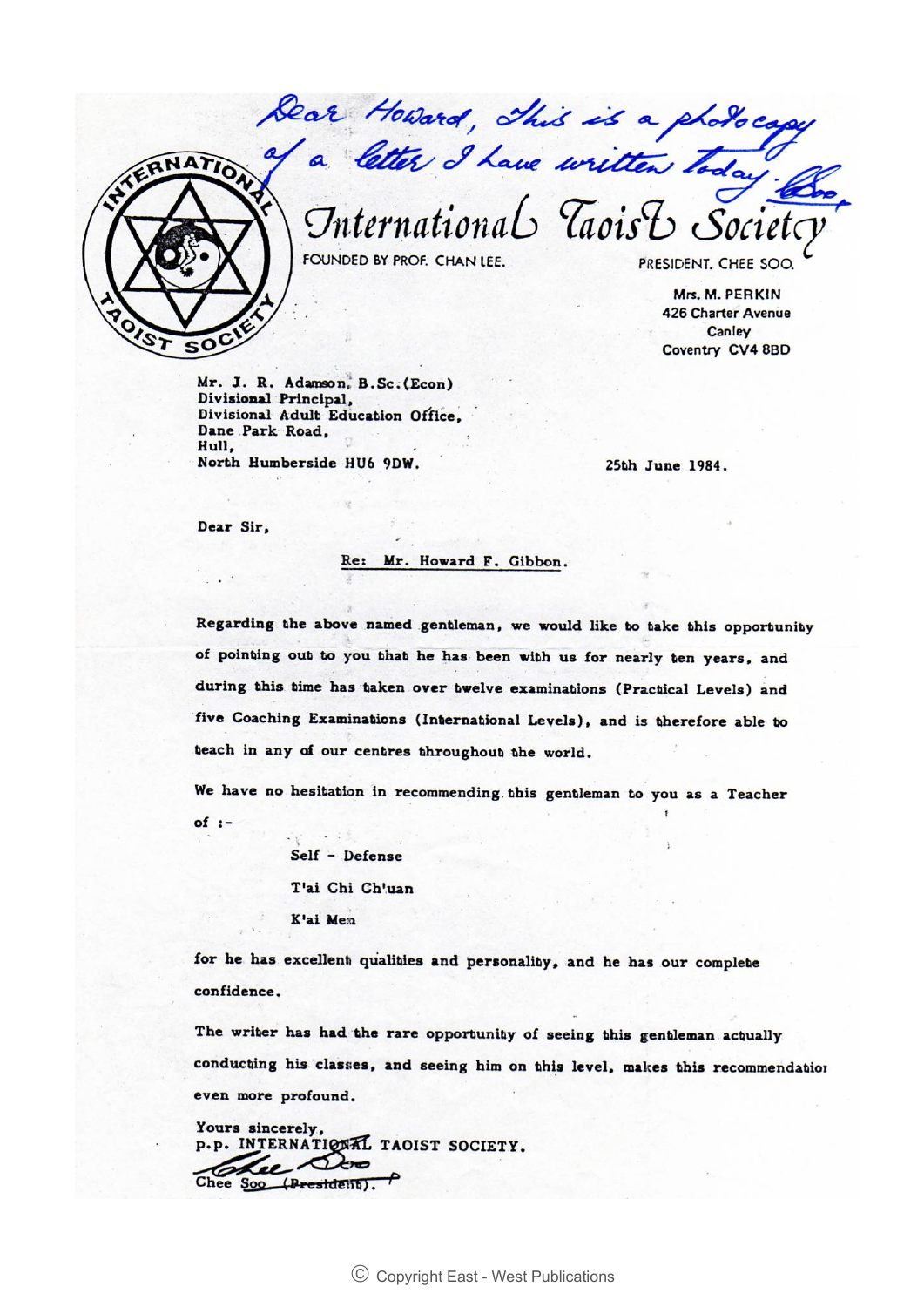## **INTRODUCTION**

The Chinese people have been practising the art of T'ai Chi Ch'uan for centuries. In fact it is practiced to such an extent that, in the past, it has drawn the bewildered attention of tourists. All over China many Chinese rise early to practise their T'ai Chi movements in the park, on the roof tops, in car parks and on balconies, in fact anywhere they can find a bit of space. Some people practise in groups and some prefer to practise alone. Many people in the West are under the impression that T'ai Chi is only for the elderly. This is incorrect, ideally T'ai Chi should be taught from an early age. For the last thirtysix years I have been practising the Taoist Arts which originated in China. I have found T'ai Chi Ch'uan particularly helpful. T'ai Chi is excellent for reducing mental stress, and also for reducing tension in the muscles of the body.

The 'T'ai Chi Form' is a sequence of movements which are performed in a standing position. The movements are slow and graceful, they are also a splendid therapeutic exercise. After having mastered a few movements of the T'ai Chi form, as you practise, the muscles of the body will start to relax. The mind, because it is required to focus on the physical movements, stops racing from one thought to another. The mind now starts to become calm. With a little regular practice, anything worthwhile requires a little effort, you will develop a feeling of serenity. This is why T'ai Chi is often described as 'Meditation with Movement'.

T'ai Chi Ch'uan is usually translated to mean the 'Supreme Ultimate,' an apt description. Over the years I have learnt, and I am still learning, many things about myself which have helped me to understand myself and others better. The depth of understanding one can obtain from the practice of T'ai Chi Ch'uan is inexhaustible.

This knowledge is not an intellectual study only - or a physical study only - or a spiritual study only, but a harmonious combination of them all. The regular practice of T'ai Chi will develop the individual into a more balanced person. Enabling them to appreciate themselves, others and the world we live in to a much greater degree.

This harmony of mind, body and spirit brings great happiness and good health to the practitioner; but it has to be earned. The more effort you put into the practice, the more you will get out of it. This does not mean that you should be very intense about your practice. On the contrary, this would restrict your development. You should dedicate yourself to your practice in a relaxed manner with a feeling of exhilaration. When you start to learn the T'ai Chi form your concentration is focused on imitating the movements of the instructor. You have to learn where to place the hands and feet, where the weight is, more on one foot than the other. Are the hands held in the correct position for the posture shown? So at first, whilst you are beginning to learn, the form has a rather robotic quality. The instructor pauses after each posture giving you time to observe the correct positions of hands and feet. After you become more familiar with the movements the instructor will ask you to perform a posture and then walk round correcting hand and foot positions. Checking your stance, making sure you are not leaning this way or that way. Helping you to obtain an upright posture. In this way the student experiences what their body feels like when it is in the correct position.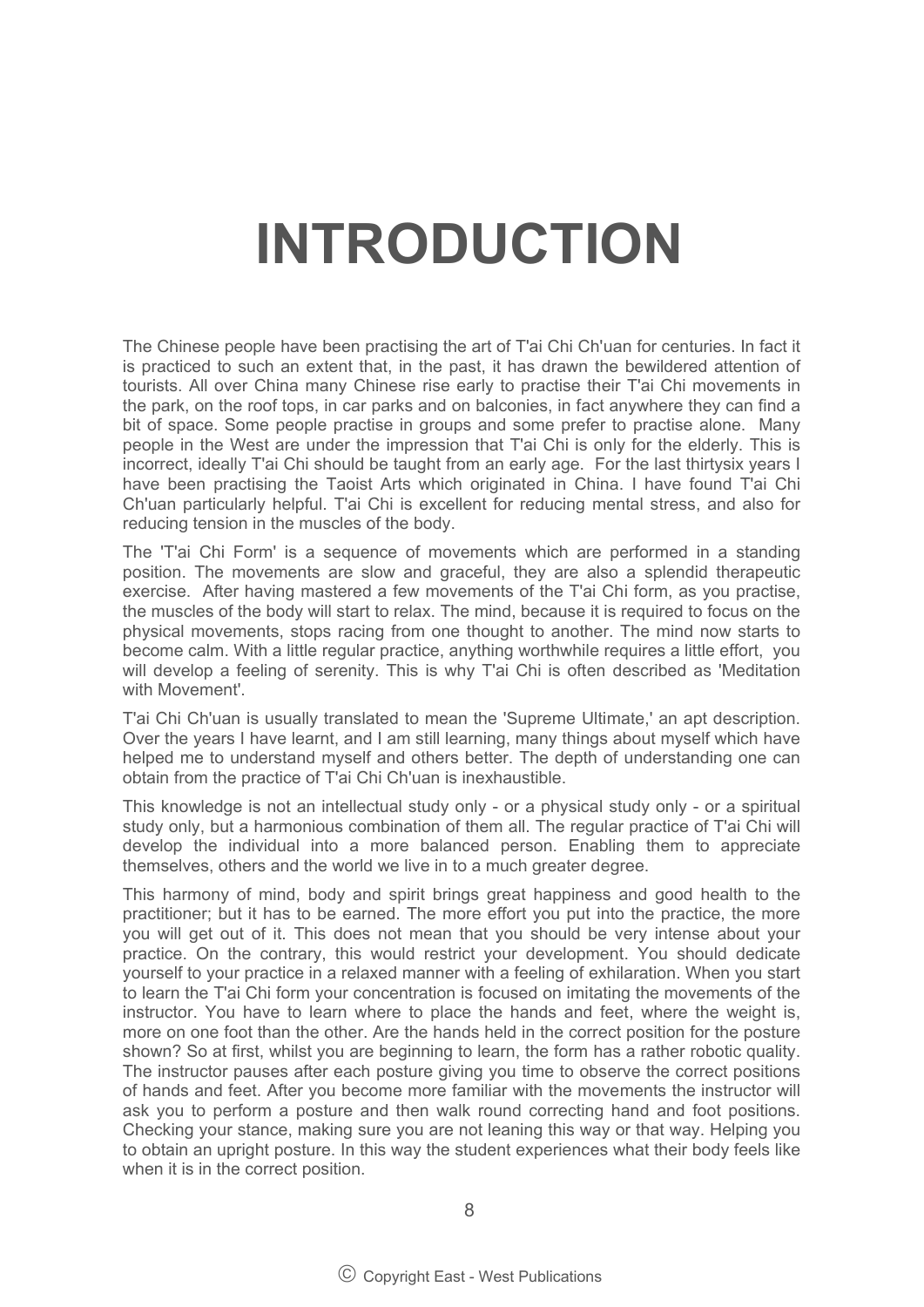This is a very important part of the initial training. The student must learn to pay attention to themselves. Not look round for others mistakes, but learn to concentrate their mind on what they themselves are doing. In this way the students learn to ground themselves.

Some students are only concerned with learning the form as quickly as possible. Referred to by instructors affectionately as 'number cruncher's', they become agitated if they feel they are not being taught quickly enough. This is due no doubt to the competitive attitude that is fostered in us from an early age in the western world. This is a shame because this attitude, if it persists, will severely restrict the student's development.

If you want to learn to type and you decide to learn properly from the start, you must learn to touch type. You will find the initial effort hard and with little apparent reward. Others who taught themselves to type using two fingers may laugh at your efforts suggesting that you give up, and do it the easy way. However, if you persist diligently, eventually you will be able to type much more efficiently than you could using two fingers. This fact may be hotly disputed by the two finger brigade.

So it is if you persist with your T'ai Chi training. Resist the temptation to go off and learn something new as soon as you start to feel a little bored because you have to repeat the same movements you think, and I stress you think, you know. Then you will not miss the opportunity to develop internally, an opportunity to learn how to become one with yourself. If you dash off to another class you will become bored again soon, and have to move on again. Learning a little of many things, but nothing of any substance. You may gain lots of external experience and knowledge. But you will gain little experience and knowledge of your inner self.

The practice of T'ai Chi will put you in touch with your physical body. You will become aware of the muscle changes that take place when you step forwards, backwards, sideways, lift a leg into the air in a kicking action, bend at the waist, etc. It will teach you to be aware of your own unnecessary excessive use of energy. You will learn how to move your body more naturally, more efficiently using up less energy as you do so. This will give you a greater reserve of energy to draw on in times of stress. Your temperament will improve and you will become a happier person.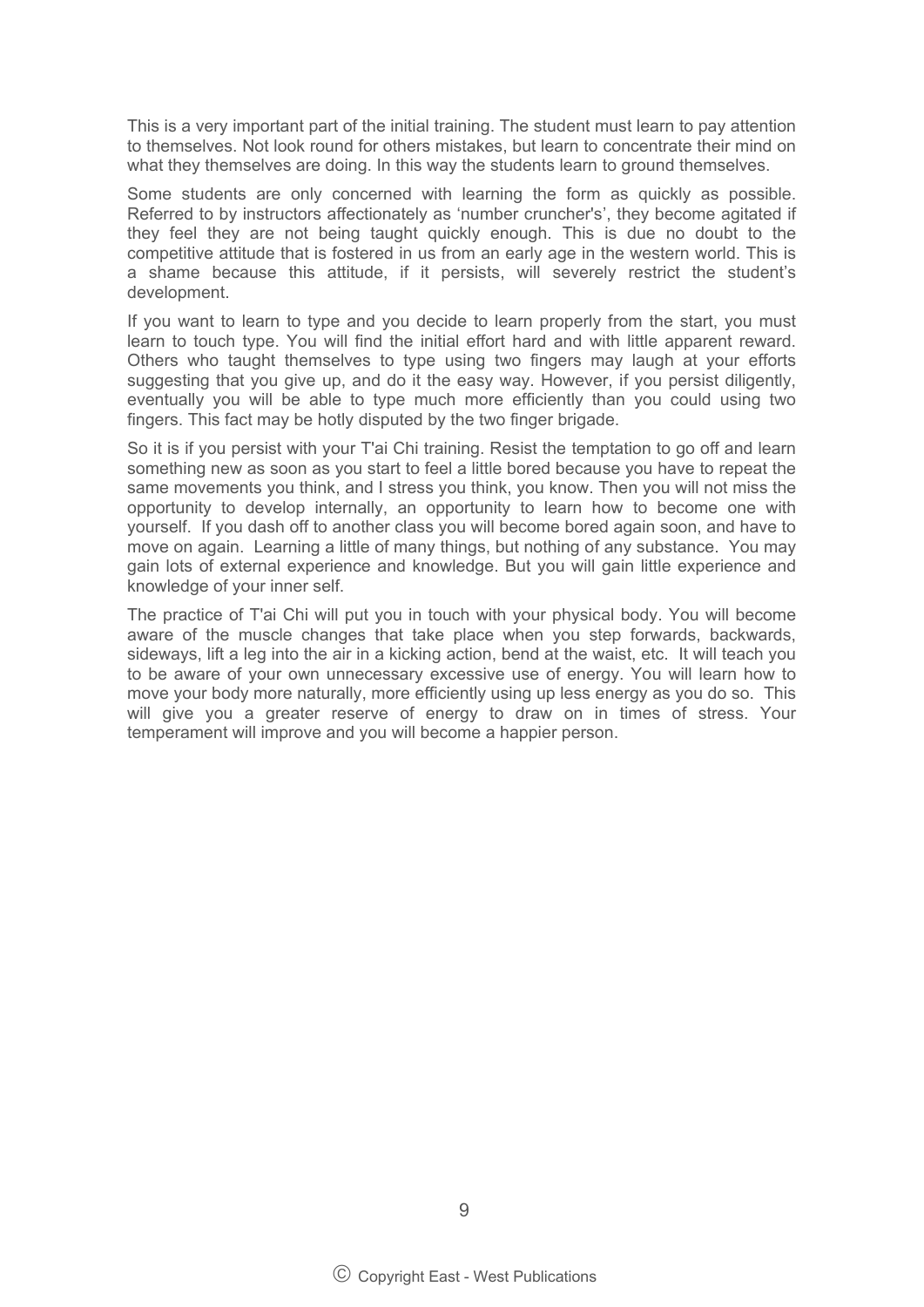# **STANCES**

### **Stances for T'ai Chi Ch'uan**

There are thirteen basic stances in our T'ai Chi Form which were laid down originally by the Lee family of ancient China. They have the names of animals and birds as was the custom in those far-off days.

Where applicable stances should be practiced on both sides i.e. left and right. Good posture is very important. Carefully study the photographs and note that the back is kept straight and the head erect. Pay attention to the positions of the feet and hands copying them as you practise running through the stances.

To practise the stances before attempting the exercises is time well spent because if you are already familiar with the various stances you will be able to give your full concentration to performing the movements of the form correctly. Lao Tzu said 'Dealing with things while they are small is easy.' The stances are the basics; take a little time to learn those first before attempting the form itself.

Walk one step at a time and you will reach your destination calm in mind, body and spirit. Try to jump ahead quickly and you will only wear yourself out and create disharmony within yourself. My teacher Grandmaster Chee Soo often used to say the slowest is the fastest and although I did not understand what he meant at first, with persistence and patience he drove the message home.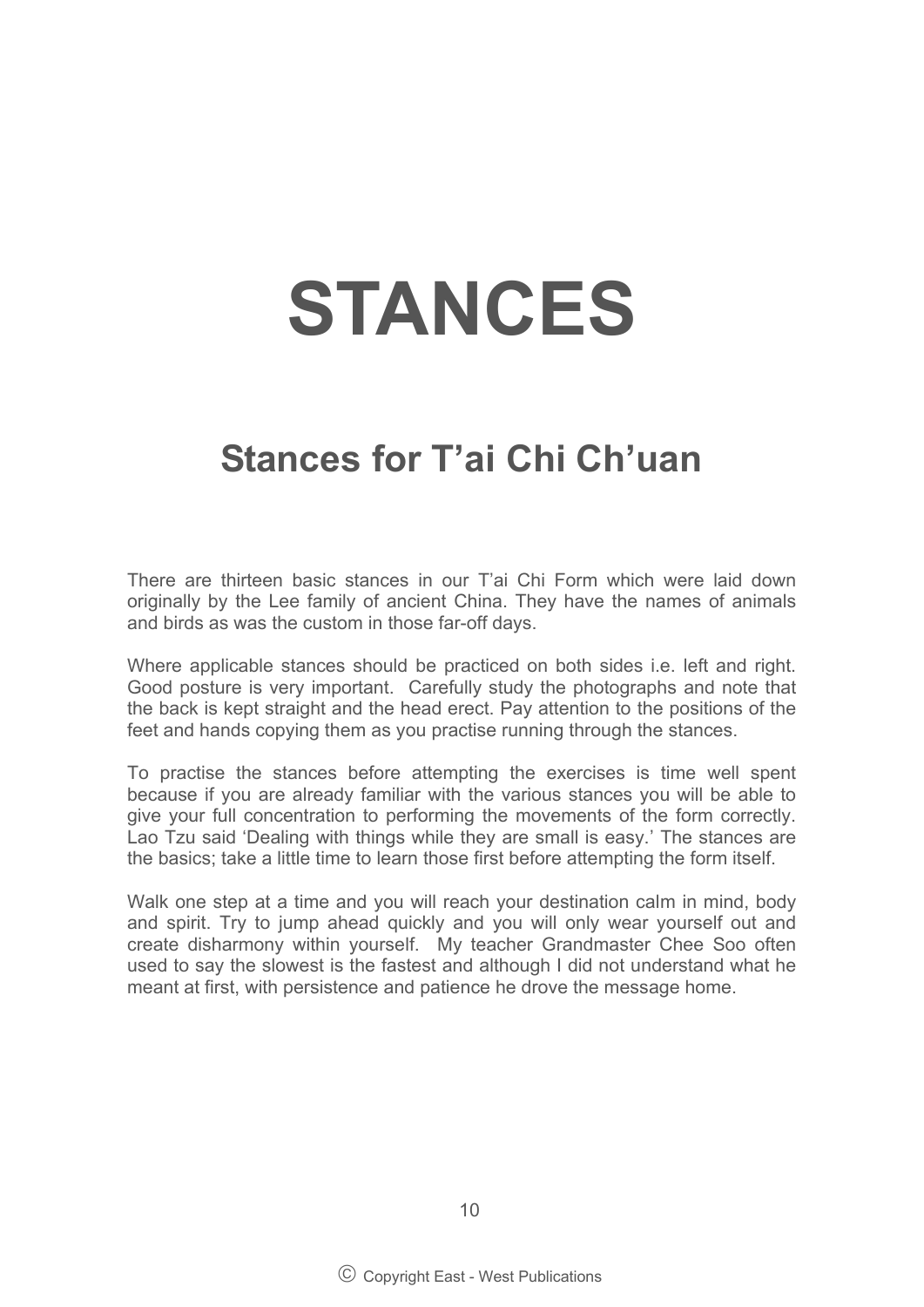#### **Eagle Stance**

Stand with your heels together and your hands by your sides. Keep the knees relaxed.



#### **Bear Stance**

Stand upright with your hands by your sides looking straight forward and place your feet the width of your shoulders apart. Again the knees should not be locked straight but stay relaxed.

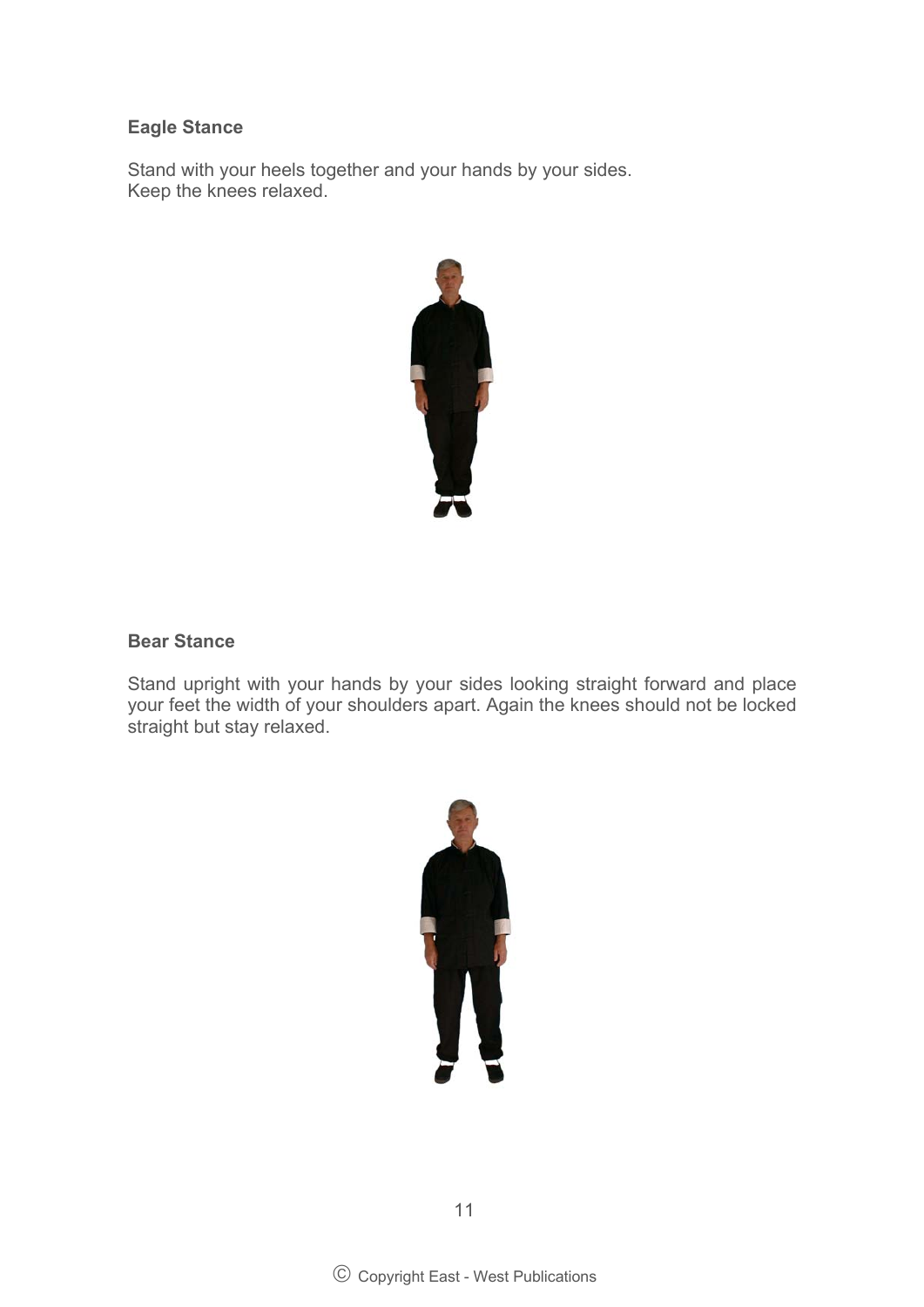#### **Dragon Stance**

From Eagle stance, step forwards with the right leg and simultaneously bend the right knee and straighten the left leg so that the right leg supports your weight. (right Dragon stance)



#### **Monkey Stance**

From Dragon stance transfer your weight onto the left leg as you simultaneously straighten the right leg. Your body weight should now be carried by the left leg.

Slide your right foot back towards you a little and raise the toes of your right foot.

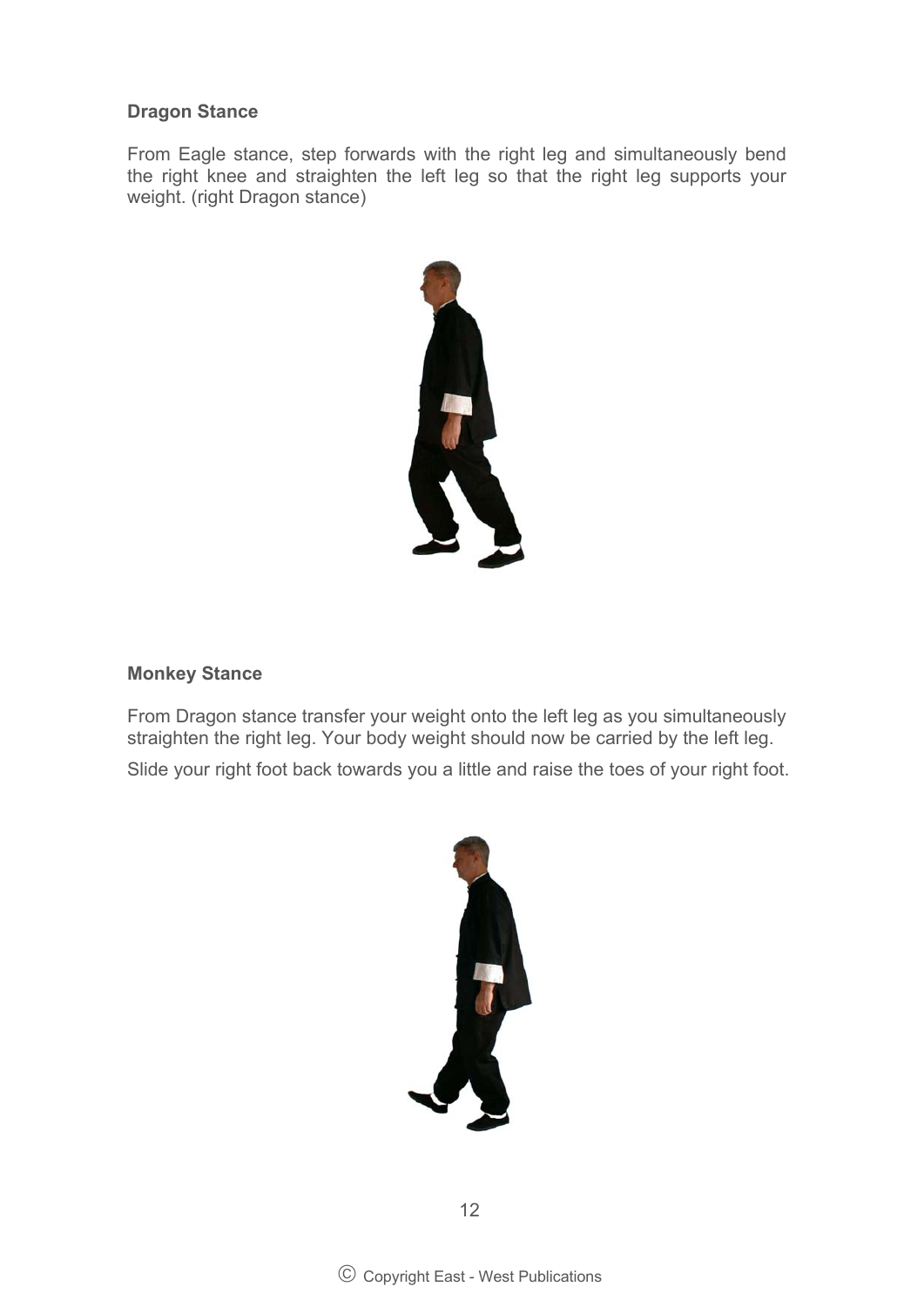#### **Riding Horse Stance**

From Eagle stance step off to the left with your left leg, so that your feet are slightly wider than the width of your shoulders apart, bend your knees and place your hands on the thighs.



#### **Leopard Stance**

From Bear stance, step off to the right about 15 centimeters, bend your right leg and straighten your left leg as you do so, so that you now have your weight on your right leg (right Leopard)

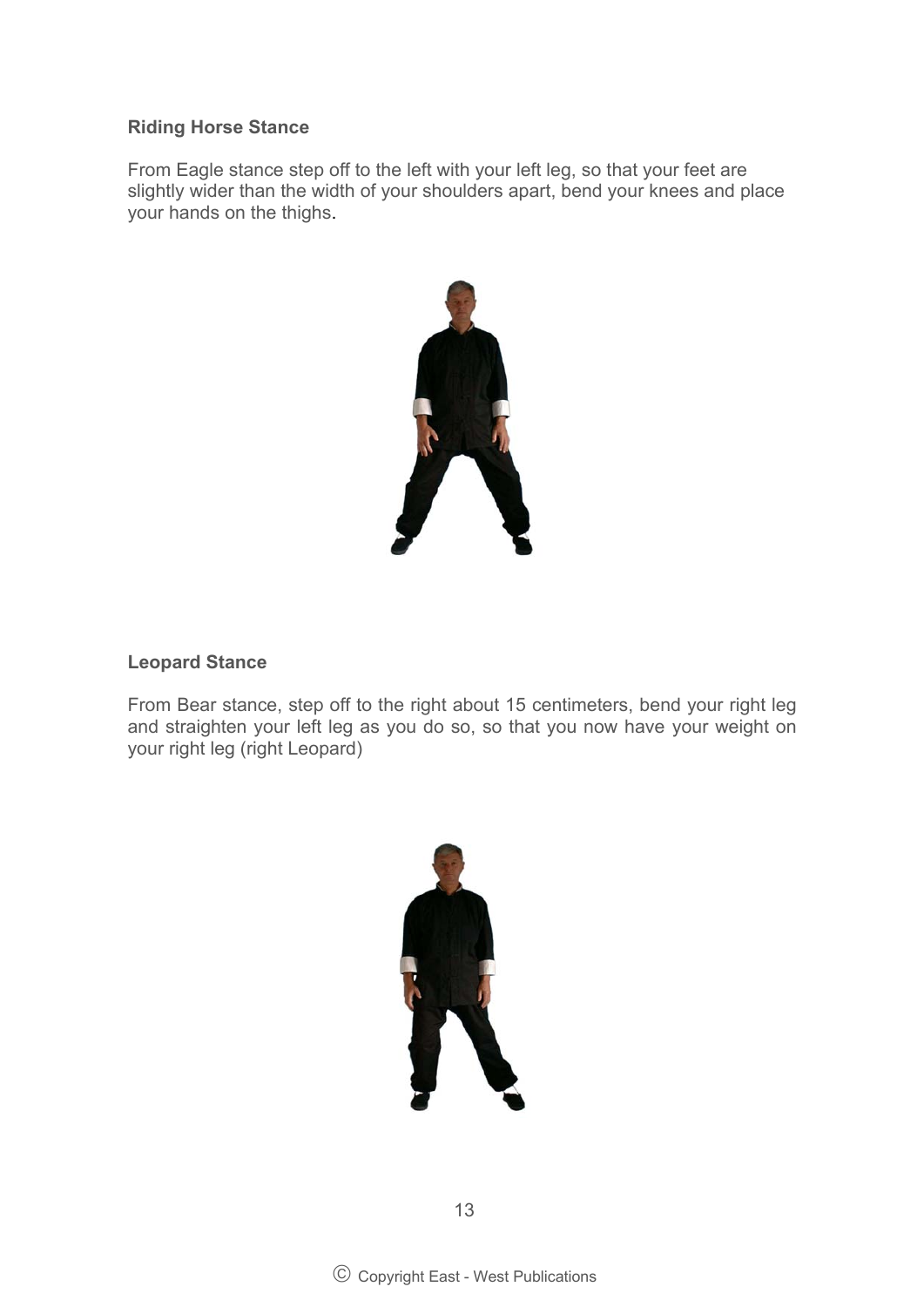# **PRACTICE**

### **Guidance for good practice**

As you practise keep the following points in mind.

Keep your body upright without tension or stiffness, this will enable you to remain balanced constantly. It is possible to stand erect without hardness and remain soft without becoming sloppy. However, attaining this requires a lot of practice, and finding that middle road does not come easily.

Head and neck should be naturally straight, not forced, and relaxed.

Relax the shoulders, let them sink, try not to hold them up.

Hands should be relaxed without tension.

Fingers should be straight, not curled, and together but without tension.

Relax your abdomen and make sure your clothes do not restrict your breathing. You will learn to breathe deeply into the stomach as you progress. Diaphragm or Yang breathing is better for your general health than breathing into the chest as many people do today.

Try to keep the legs relaxed. When you transfer your weight from one leg to the other, make sure the leg not carrying your weight is relaxed. This way you will get a perfect balance of yin and yang. One leg works whilst the other relaxes.

Exceptions are Eagle, Bear, Snake and Riding Horse stance where the weight is evenly distributed. However, as you pass through these stances try to keep the legs as relaxed as possible.

Experts perform T'ai Chi movements with ease. They have wonderful control, and the gentleness of their movements are such that they seem within everyone's capabilities. They are; but most people are amazed at the amount of work, concentration and control needed to perfect one such movement.

The T'ai Chi form is still only a physical outlet or external expression of your inward self. Your inner self is far, far greater than you may imagine. The Chinese arts reveal all the energies that you naturally carry within you at any moment. The deep sensory perception and dynamic forces that we all process. You have these now, although you may not realise it.

Our task is to help you cultivate them, harness and control them, so they can be stored rather than letting them go to waste. Then they can be used for your own benefit, and in time for the benefit of others, too.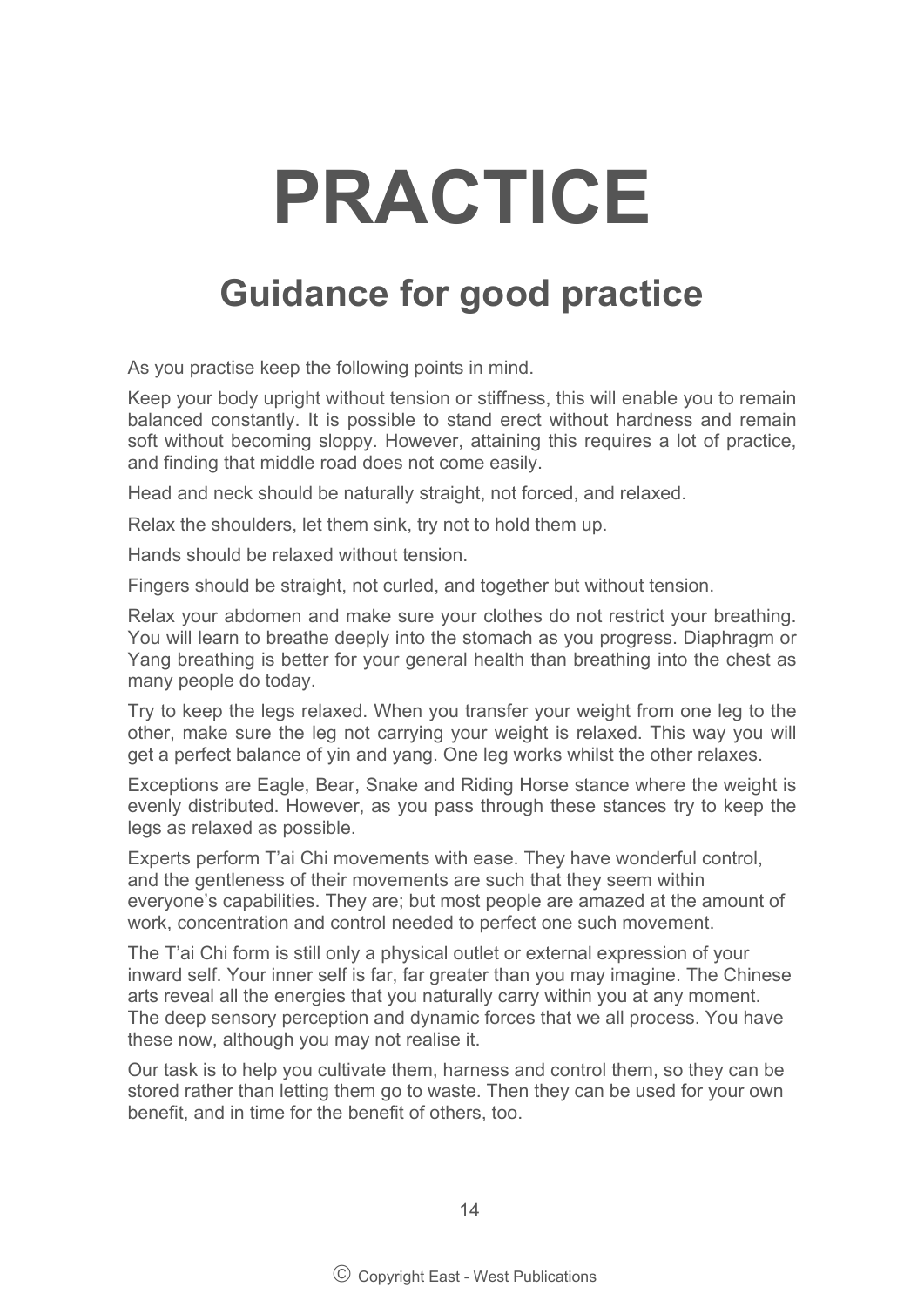T'ai Chi is not only a way of attaining physical fitness and prowess. It offers you a way of life and helps you to live it.

The following guidelines may help you attain perfection in many directions. They cover the internal and external fields of the mind, feelings, spirit, energies and the body.

#### **Head**

Hold your head upright from the coccyx to the crown of the head, keeping the spine straight at all times. There are few exception to this rule in T'ai Chi. Banish tension out of your mind and face, relax, keeping yourself composed and at ease.

#### **Eyes**

The eyes should look steadily ahead, without strain. There are only a few cases where they should look up or down. A relaxed steady look should be maintained.

#### **Tongue**

The tongue should be placed against the roof of the mouth, allowing saliva to gather and eventually be swallowed. Saliva is a great treasure of the body. In Chinese alchemy it is said to give clearness to the eyes and help strengthen the general health of the body.

#### **Arms**

Never fully straighten the arms, instead always keep them slightly bent. Keep the elbows pointing down except for the rare occasions when the arms are raised above the head. Keep your arms completely relaxed regardless of how they are moved or held.

#### **Hands**

In all forms of Western and Chinese boxing the hands are important. However, in T'ai Chi they are more important still, because of the intricate patterns and movements they have to perform. It is essential to have complete control over them whether they are closed in a fist or open.

In T'ai Chi we have seven main types of hand formation. The first is Sun Palm. The hand is pushed forwards with the fingers pointing upwards. In this formation the chi flows from the stomach (Tan Tien) up the spine and down into the arm and palm. This movement of the hand and arm looks gentle and soft, but the force pushed out of the **Sun Palm** is quite dynamic.

The second is the **Cloudy Palm**. The back of the hand faces away from you with your fingers pointing upwards. The arms and hands are relaxed completely and the shoulders are allowed to sink. The chi is recalled to the stomach (Tan Tien).

The third is the **Crane's Head**. The fingers point downward. The shoulders, arms and hands are completely relaxed and loose. The chi is recalled to the stomach.

The fourth is the **Lifting Palm**. The back of the hand faces the floor and the palm faces upwards. The chi may or may not be activated, the choice is yours.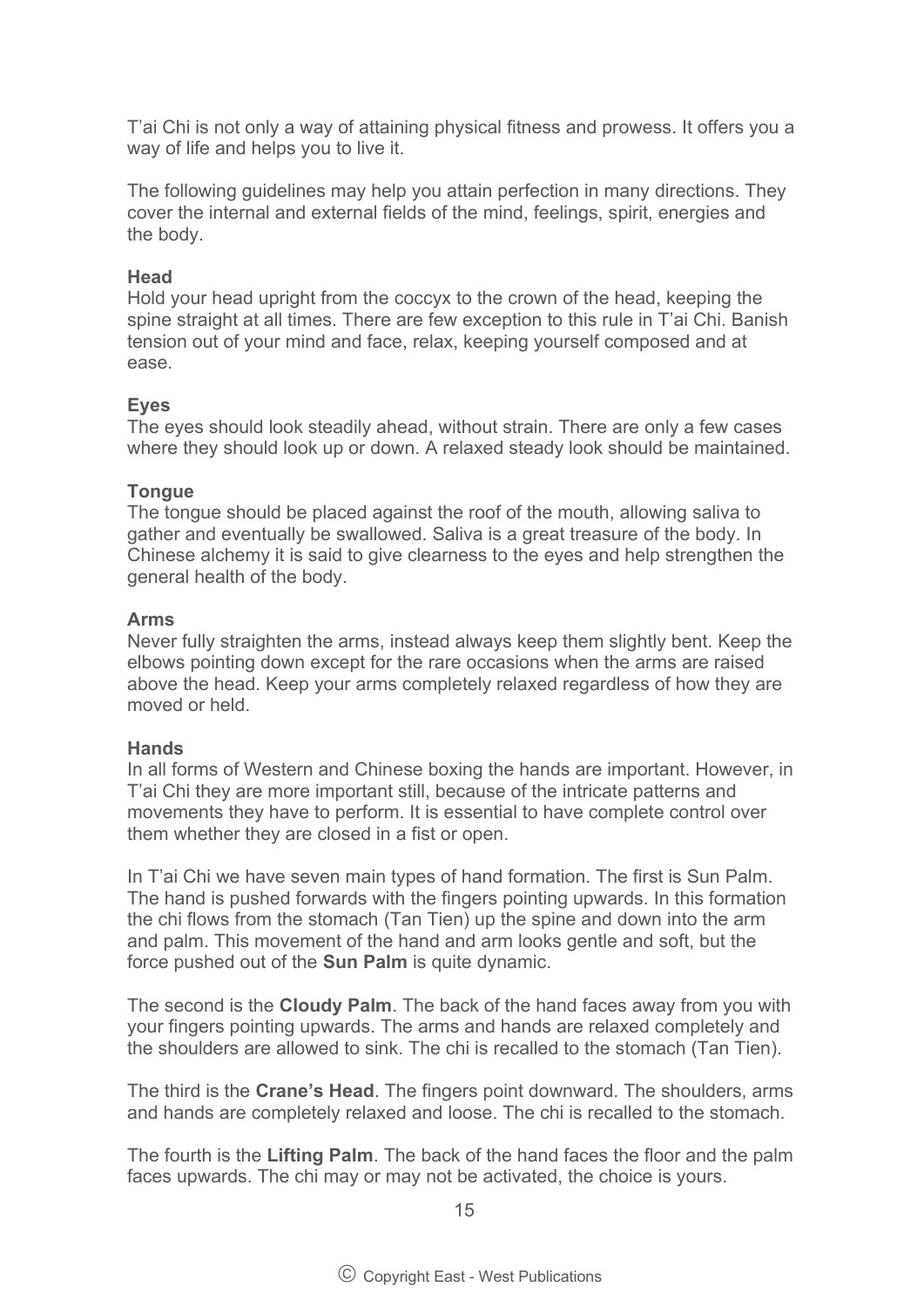The fifth is the **Side Palm**. The little finger edge points downwards and the tip of the thumb points upwards. In this position the chi flows into the little finger edge of the hand.

The sixth hand formation is the **Hammer Palm**. The palm faces downwards and becomes the striking point.

The seventh is the **Closed Palm** or **Fist**. The fingers are closed into the palm but should remain fairly loose. The chi flows strongly into the hand.

#### **Legs**

The legs are used to support the body at all times. Muscle changes take place through them as the body moves. The legs therefore play an important part in all movements of the torso.

It is a golden rule that, however the foot is moved, the heel is placed on the floor first, then the ball of the foot and finally the toes. The heel to toe movement is maintained no matter what the angle of the foot. This is not easy at first especially when the leg steps back from Dragon stance into Duck or Monkey stance. Constant practice is the only way to perfect keeping control of your balance and leg movements; practise very slowly.

#### **Breath**

For all beginners, breathing naturally through the nose should be the regular practice. Once you have learnt twenty moves or so the following may be applied. But make sure you know these moves well enough to perform them in a relaxed manner physically, and without the brain racing from one thought to another. Both of which will burn oxygen more quickly and make the following inadvisable.

All the movements of T'ai Chi are based on inward and outward movements, so the breathing can be harmonised with them. You should inhale with the odd numbers and exhale with the even numbers. Learn to co-ordinate your breath with your movements. You will gradually take longer and deeper breaths, which will definitely benefit your health. You will then need to concentrate on breathing into your stomach, apart from the few times when the arms raise above the head, when the breath naturally raises into the chest also. This abdominal breathing excites and activates the chi, and also gives you an internal massage. This is achieved by the expansion and contraction of the internal organs. All this helps the blood circulation and liver functions and generally aids the working of the metabolism. In Chinese alchemy and Taoist thought the lower stomach is referred to as the 'lower caldron', and it is accessed and activated by diaphragm breathing. This is the object of our deep breathing. This area is also a psychic centre of primary importance, the main focal point of the Chi (vitality power) and Li energy (macro-cosmic energy). Their harmony in the lower stomach is know as 'the inner circle' of the body which governs the spiritual and psychic channels of the mind and body. Therefore it must be looked after, nurtured and protected. It is of prime importance to the health of the body, the mind and the spirit, in both their internal and external activities.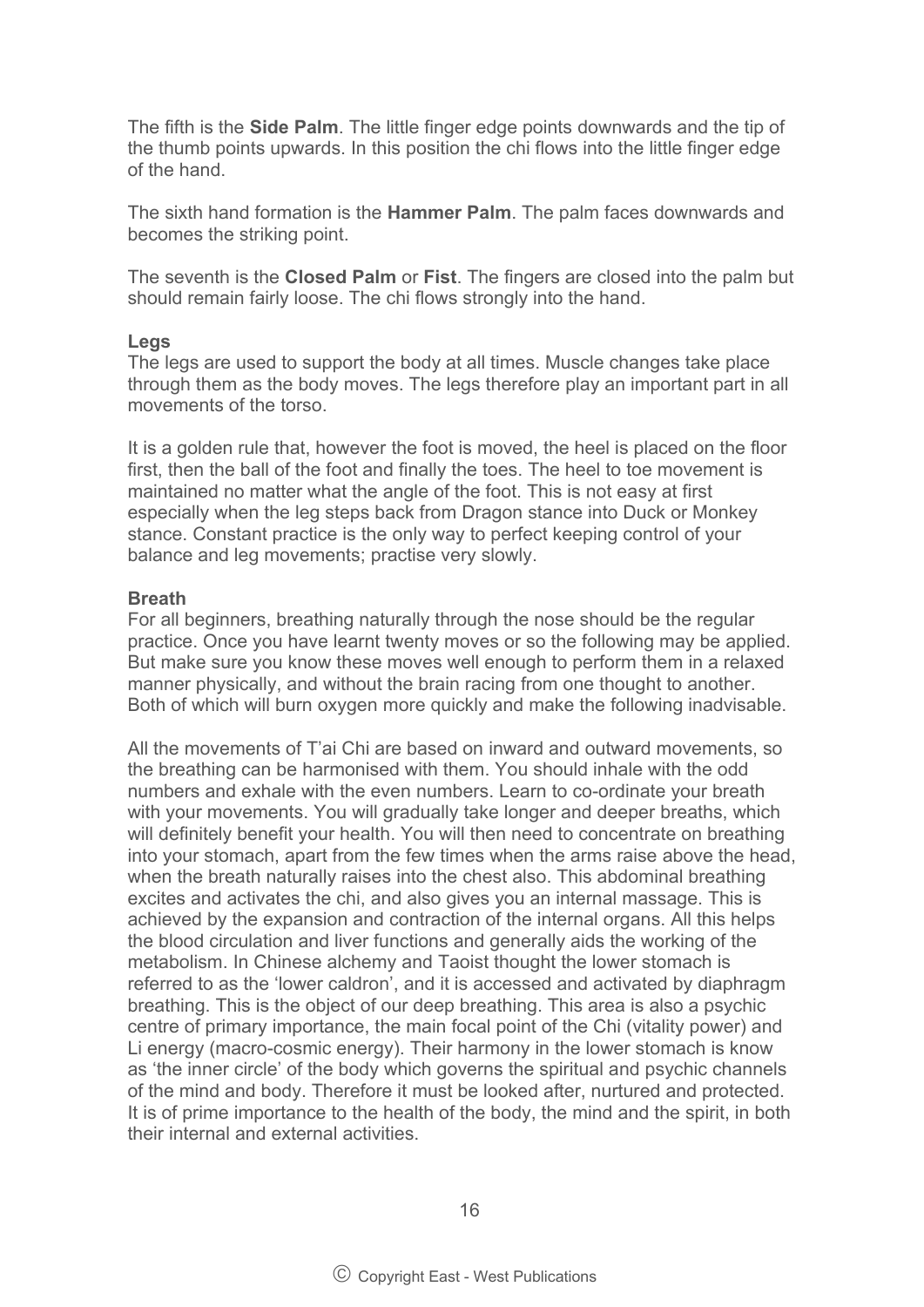Your legs are your roots whilst your hands and arms are like the branches of a tree. Each separate but with their own jobs to do. When you can get them to work in harmony together you will be connected to your energy systems which will now flow through you unimpeded. Through this harmonious linking of your physical and energy systems you will develop a connection to your spirit. (Tao)

So as you can see by learning to become balanced physically, you become aware of your energy. By learning to balance your energies you become aware of the spiritual essence (The Tao). Through T'ai Chi you can tune in to the Tao of your own life. You can tune in to the reality of life around you. And that is why T'ai Chi is called 'The Supreme Ultimate'.

Practise slowly and carefully, do not be discouraged when you meet difficulties, they are bound to occur. Do not rush, be consistent and patient, and all will be achieved with regular practice, preferably every day.

Wear loose clothing, plimsoles for your feet or any footwear without a heel, or practise barefoot.

Learn to use abdominal breathing, but it must be natural not forced.

Do not work beyond your capacity to stay relaxed. When you feel tired, stop and try again the next day.

Do not vary your speed but keep it constant.

Once you have learnt about twenty moves, aim to learn one more movement a week, providing you are practising daily. The better you learn each move the greater will be the benefit to your health and general well-being.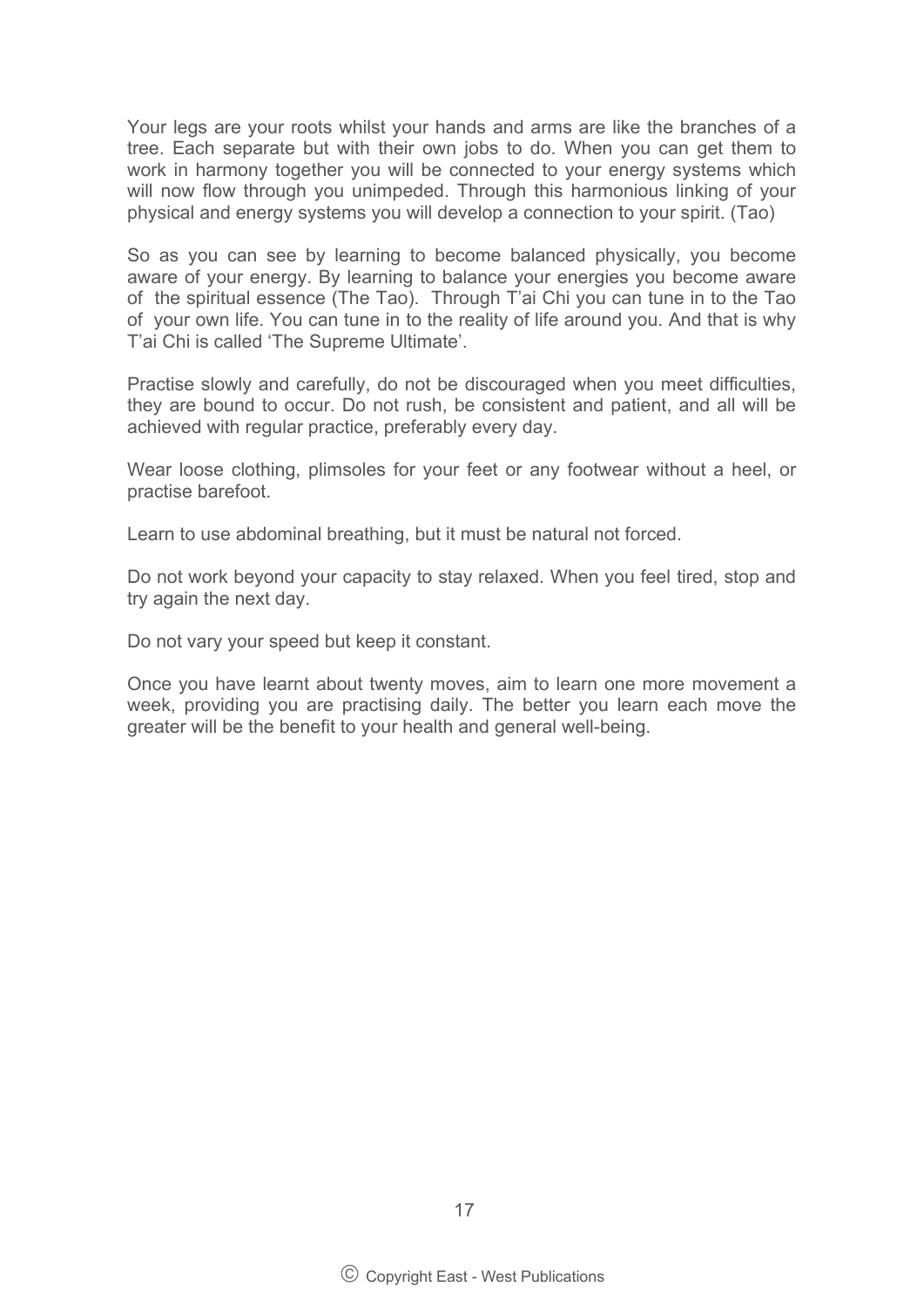#### **Golden Principles**

- 1) Keep your body erect.
- 2) Everything about you should be completely relaxed, especially the mind.
- 3) Maintain rigidly the heel and toes principle for all foot movements.
- 4) Co-ordinate the movements of the upper and lower halves of the body.
- 5) Harmonise the internal and external physical aspects of the body.
- 6) Ensure there is continuity of movement at all times.
- 7) Be sure that all movements follow a curved or circular form. There are no straight lines in T'ai Chi.
- 8) Study our Chinese breathing systems.
- 9) Learn to breath deeply into your lower abdomen, and keep you tongue against the roof of your mouth.
- 10) Extend your chi on all outward movement. (Even numbers)
- 11) Recall and relax your Chi on all inward movements. (Odd numbers)
- 12) Live the way of Chang Ming. (Chinese macrobiotics)
- 13) Study the laws of living within the realms of a spiritual path.
- 14) Study the use and harmonisation of the vitality power and macro-cosmic energy, the internal and external energies.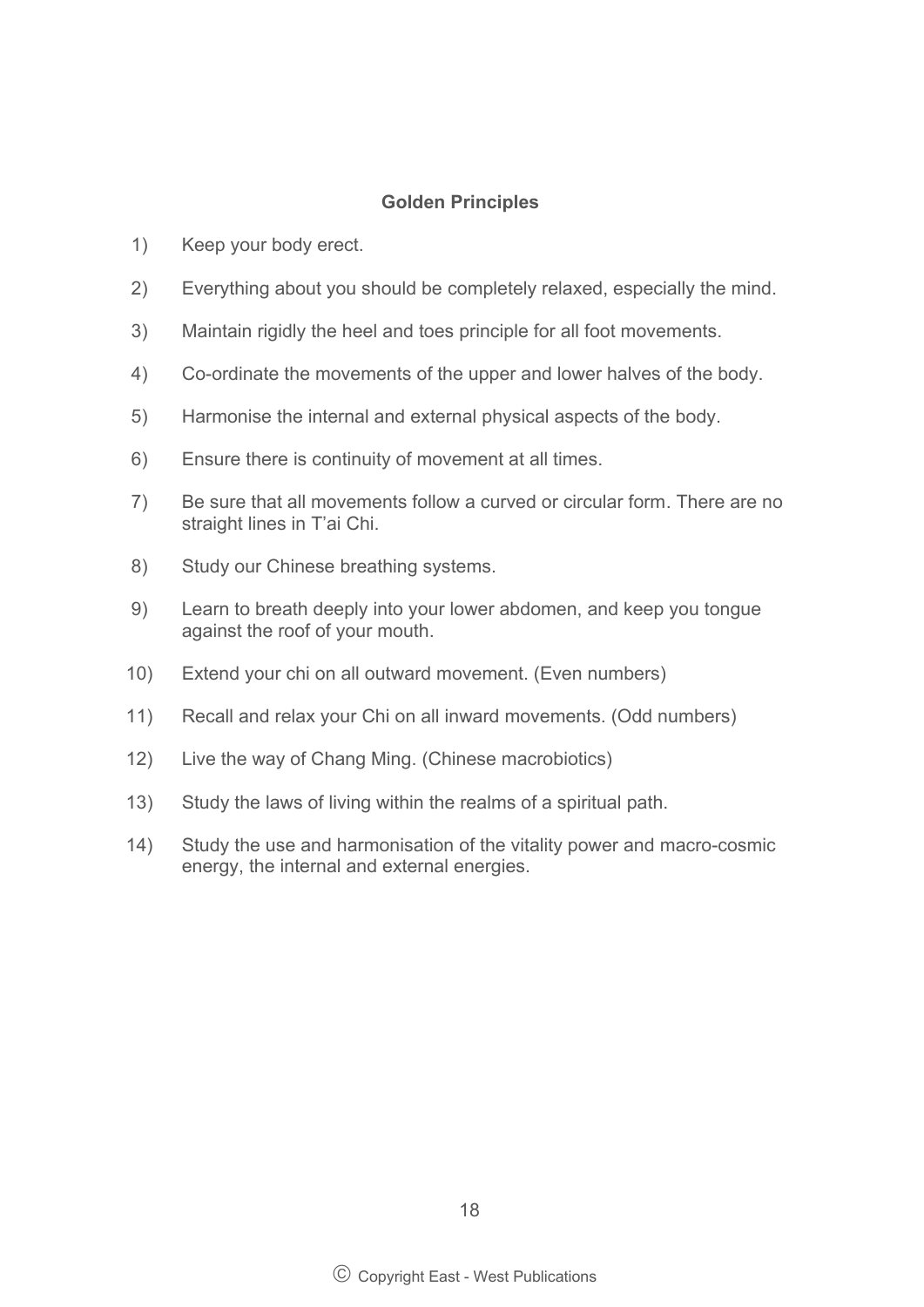## **'Lee Style T'ai Chi' Short Form The First 5 Sequences**

|           | <b>Sequences</b>               | Page      |
|-----------|--------------------------------|-----------|
| $1 - 3$   | <b>Gather Celestial Energy</b> | $23 - 24$ |
| $4-6$     | <b>Play the Guitar</b>         | $25 - 26$ |
| $7 - 11$  | <b>Fair Lady Weaving</b>       | $27 - 28$ |
| $12 - 17$ | The Crane Exercises its Wings  | $29 - 30$ |
| $18 - 20$ | <b>Drive The Tiger Away</b>    | $31 - 32$ |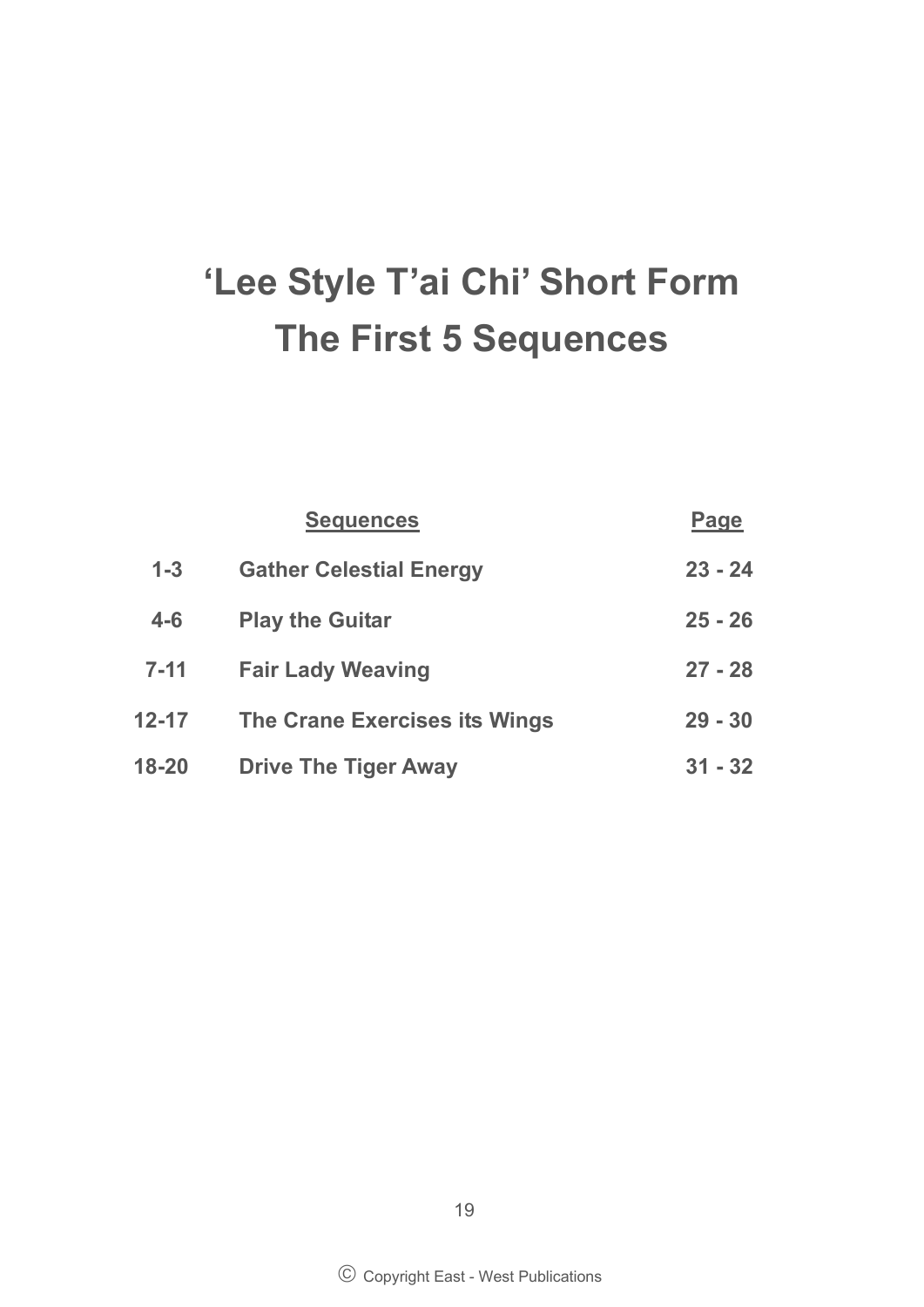## **The Short Form of Lee Style T'ai Chi Ch'uan**

The original eight stances were expanded to thirteen some 10,000 years ago when the T'ai Chi sequences where formulated by the early Taoists. This book retains the original animal names which were adopted by those early Taoists and the Lee family throughout the centuries.

As T'ai Chi became more widely known many teachers hid their techniques behind phrases such as 'Brush Knee and Side Step', 'The Crane Exercises its Wings' etc. This enabled them to keep some originality for themselves.

The animal names for each stance are used in the following instructions which are grouped into the sets of the sequences. The first fifteen sets up to number 50 comprise the short form which is taught to a high standard before students progress further. For your information the complete list of sequences is given on the opposite page.

During the following pages the format follows our other publications of 'Open Door' (K'ai Men exercise) and 'The Secret Island' (Breathing exercises) i.e. photographs and notes are on the right page and further in depth explanation on the left page.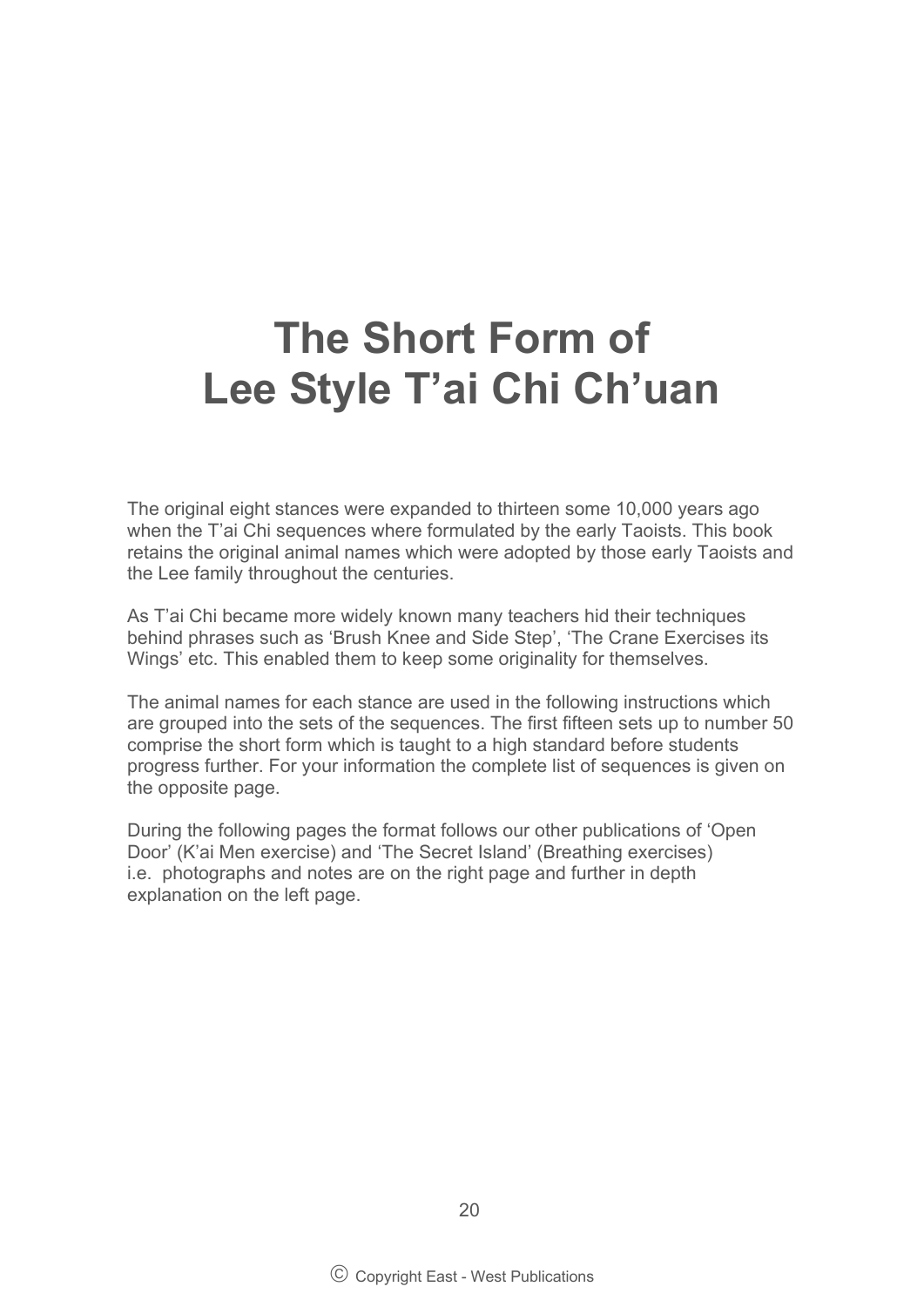#### **Preparation - Facing South**

Start in eagle stance. The heels should be touching and the toes pointing slightly outwards. Don't lock the knees but keep them loose and relaxed.

Face south with your back facing north. (Providing this is practical depending on where you are practising)

The body should be relaxed and the mind tranquil. You should be at peace with yourself and your place in nature. Pause a while to compose yourself.

Step off to the left with your left foot so that your feet are a shoulder width apart. When you step off place the heel down first, then the toes.

This is an important difference to some other forms of exercise, and indeed some other forms of T'ai Chi. Within the Lee Style, whenever you step forwards, sideways, or even backwards, you place the heel down first then the toes.

Now you are in bear stance.

Your whole body should be upright but relaxed. Take a few moments to relax in this position before you start. Masters will stay in this position until they feel their chi move. Then and only then will they start the physical movements. However, for now just commit the check list below to memory and follow it before you move on.

#### Check yourself for tension

Are your neck and shoulders relaxed?

Is your chest relaxed and not pushed forwards and upwards as if you are on parade? Relax your chest so it depresses slightly and your shoulders relax and round forwards a little. Slightly mind you, it should be natural not something you make happen.

Are your stomach and hips relaxed? If not imagine that your weight i.e. your flesh and muscles are hanging on your skeleton frame. Your weight is drawn downwards, making you feel strong and rooted. Hey! That's good isn't it, I bet you feel better already.

Now check your knees. Are they loose? Not bent but just relaxed with no undue muscle tension. Some people insist this is slightly bent. That's okay - whatever gets the job done.

And last the ankles and feet. Relax the ankles. Relax the feet, imagine your weight falling into them making them spread out. This makes for a more solid foundation. Strong trees have strong roots and are more likely to survive a storm.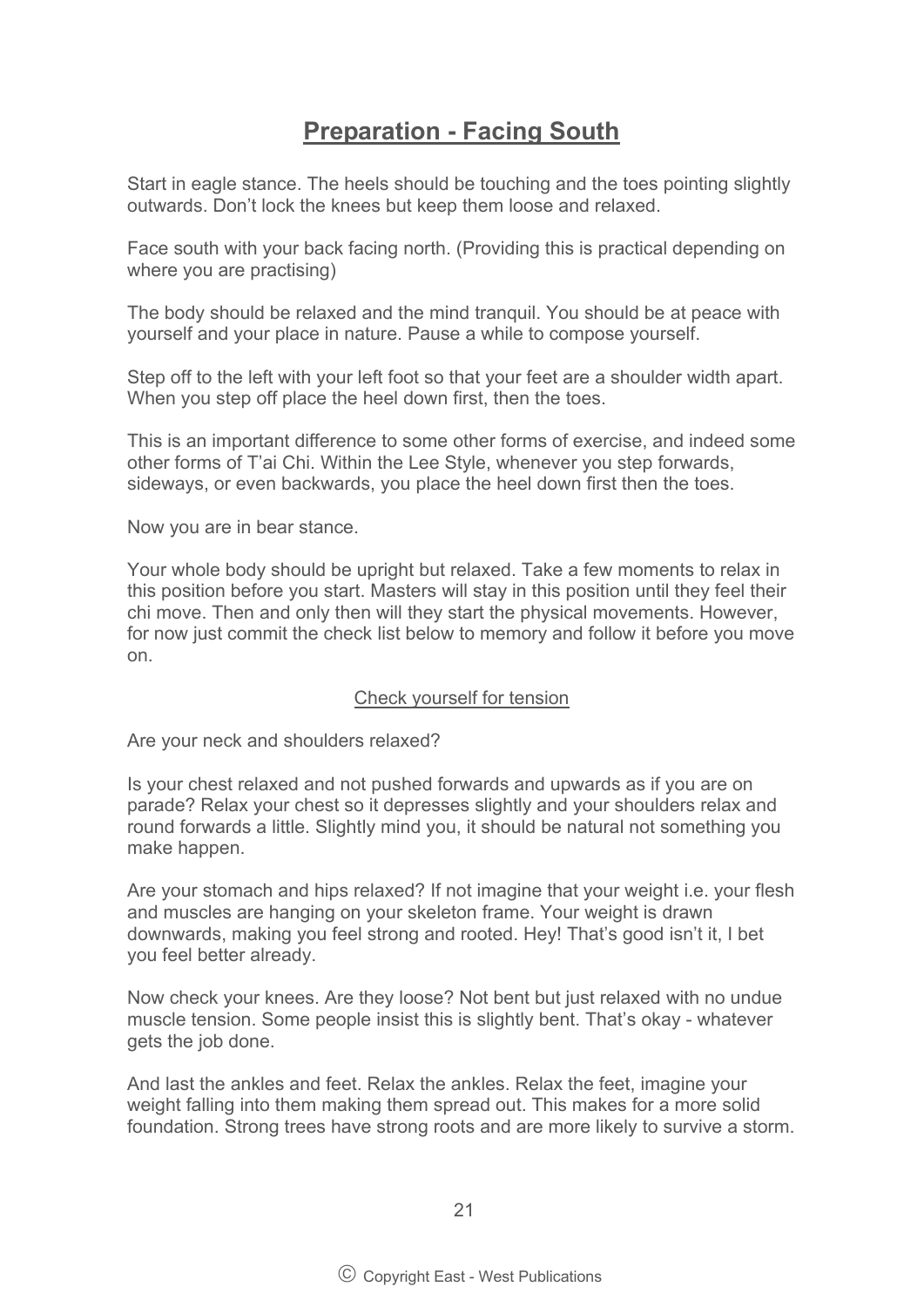**Prepare**



**Eagle Stance**



**Bear Stance**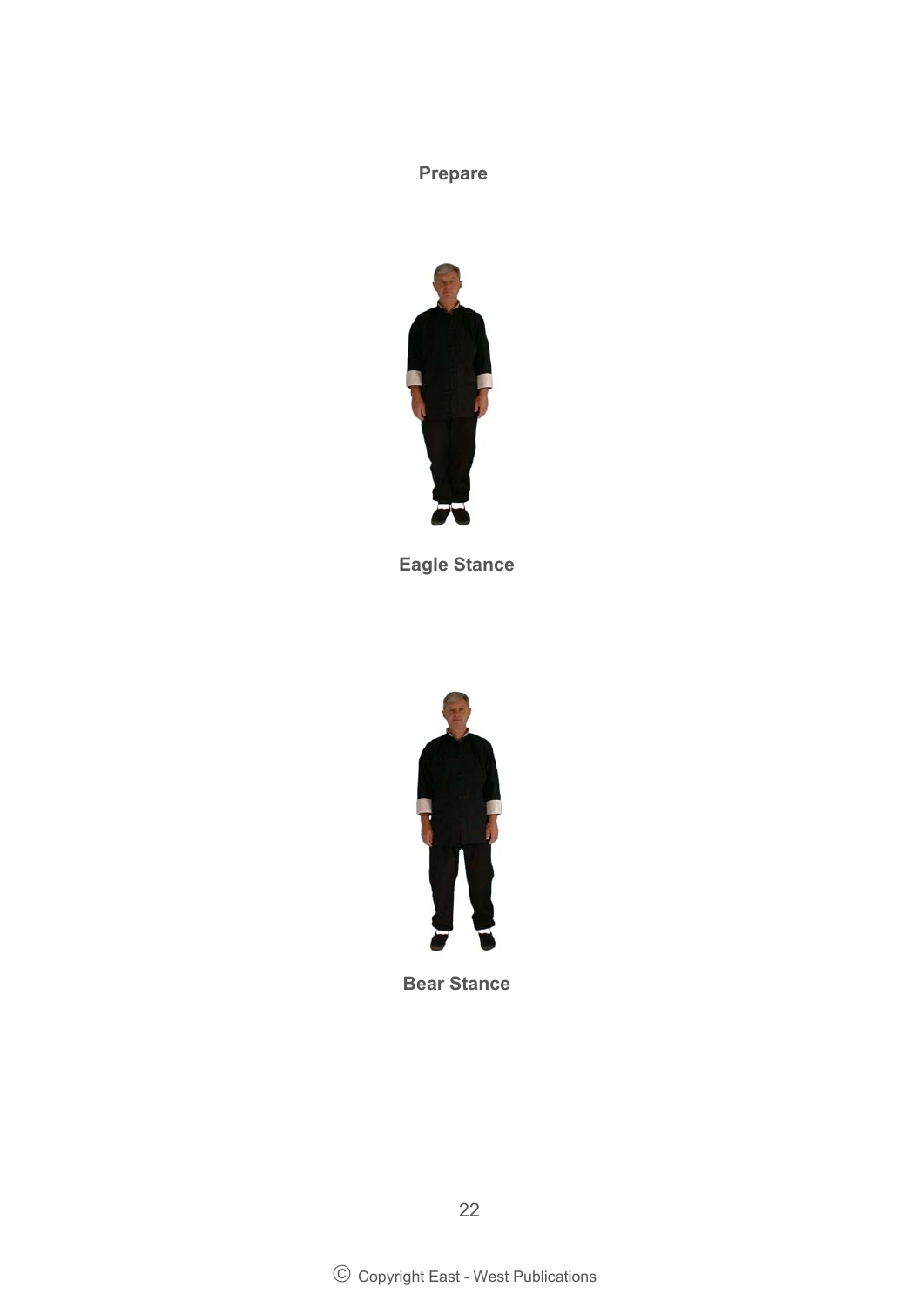#### **No. 1 (South)**

From bear stance draw your left foot in until the left heel touches the heel of the right foot. As you do this circle the hands forwards and inward so they end up in front of your body. They should be 5 to 10 centimetres below your navel with the fingers pointing towards each other, palms down, but not touching.

#### **No. 2 (South)**

Let the hands float forwards and upwards in an arch. As they pass your eyes at **1a** follow your hands with your eyes looking at the back of your hands. So as you execute this move your hands draw an arc from just below your navel up until the palms are pointing towards the ceiling.

**Note:** There must be no straining to do this. It is better to raise the hands to the point just before you feel yourself starting to strain then stop. With practice you may relax more making it possible to point the hands towards the ceiling.

#### **No. 3 (South)**

Reverse this process by letting the hands arc downwards whilst still watching the back of the hands. As you pass the point shown at **1a** let your hands continue but leave your eyes looking straight forward. So you are now at the point shown in **2a**.

At this point relax the hands so that they fall due to gravity, now rotate both wrists inwards so the palms face upwards. Straighten the hands so the fingers point towards each other but do not touch.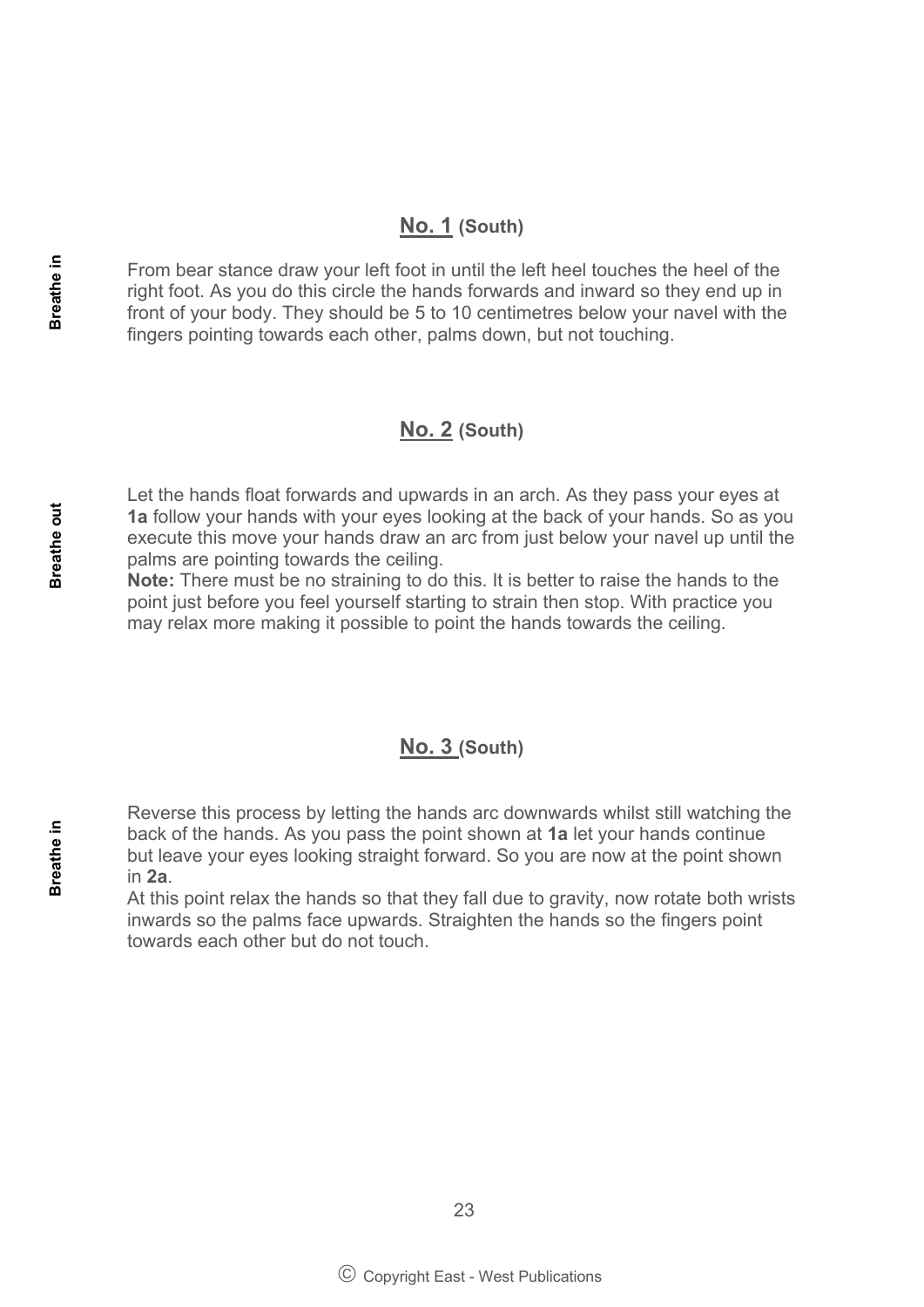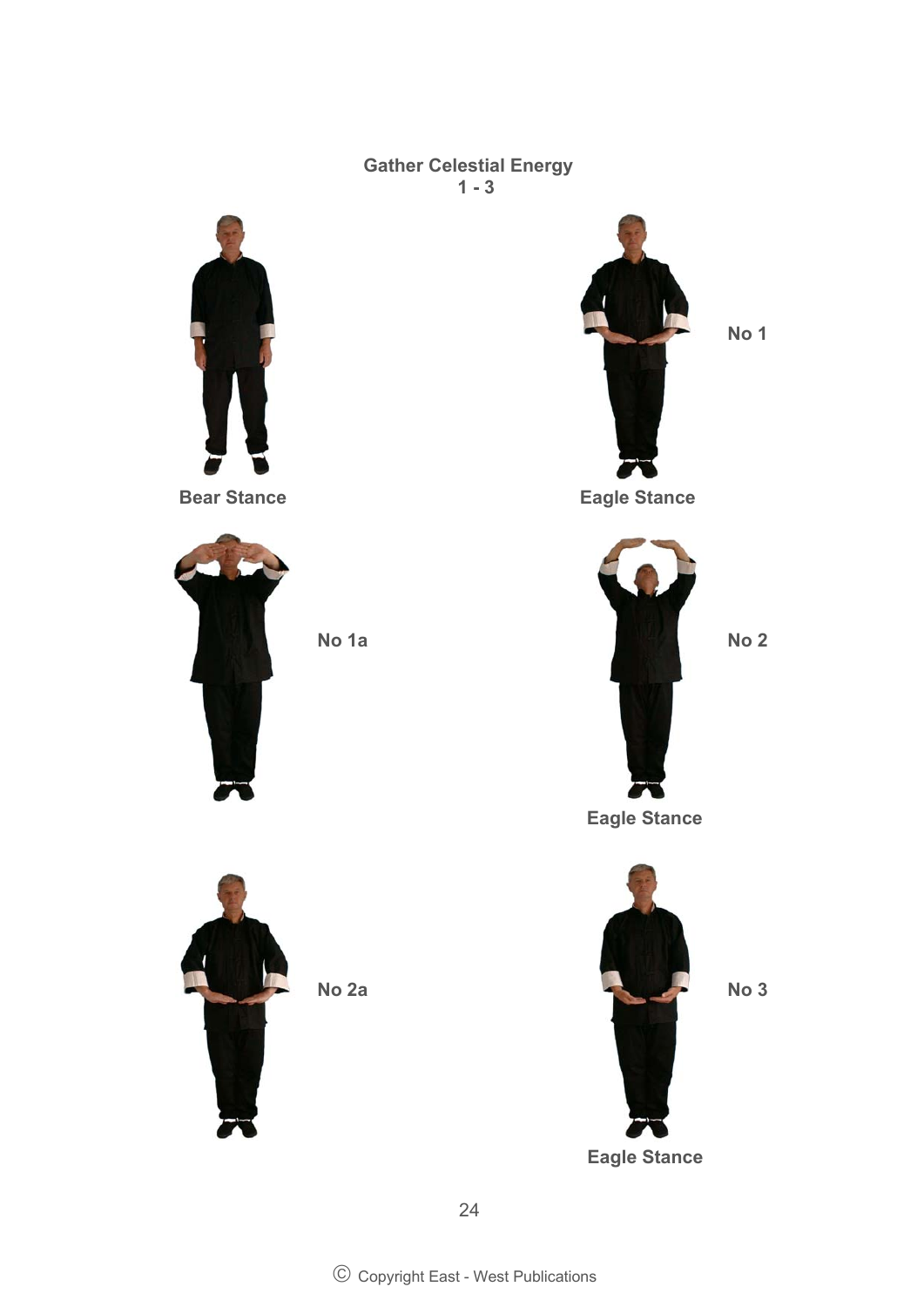#### **No. 4 (South)**

Step forwards with your right leg placing the right heel onto the floor whilst sinking your weight onto your left leg bending the left knee slightly. As you place the right foot down transfer your weight onto the right leg allowing it to bend as you simultaneously straighten the left leg into right dragon stance.

Whilst you execute these leg movements the forearms move forwards with the right hand circling over the left so they end up parallel to the floor with the fingers tips of the left hand level with the wrist of the right as shown.

#### **No. 5 (South)**

Keeping the fingers of the left hand level with the wrist of the right circle the hands upwards round an imaginary ball shape so you are at position **4a**. Now turn the hands inwards again keeping the fingers of the left hand in line with  $\epsilon$  the wrist of the right.

Transfer your weight onto the back leg (left) bending the left leg as you straighten the right and simultaneously allow the hands to ride over the imaginary ball

shape and then slide back towards your body so the left elbow gently touches the ribcage. The right hand is slightly forwards of the left so the fingers of the left hand are still in line with the wrist of the right. During this the right foot first slides back a little, then you raise your toes into monkey stance.

#### **No. 6 (West)**

Relax the wrists allowing the hands to droop, the right first then the left over it as in figure **5a**.

Now swing your right foot 90 degrees to the right placing the right heel on the floor.

- Place the rest of your right foot down bending the right leg whilst pivoting on the
- left heel turning the left toes to the right in a comfortable position as you straighten the left leg into dragon stance. Allow your hands to unfold turning them palms up (fingers of the left hand still in line with the wrist of the right)

**Breathe out Breathe in Breathe out Breathe out**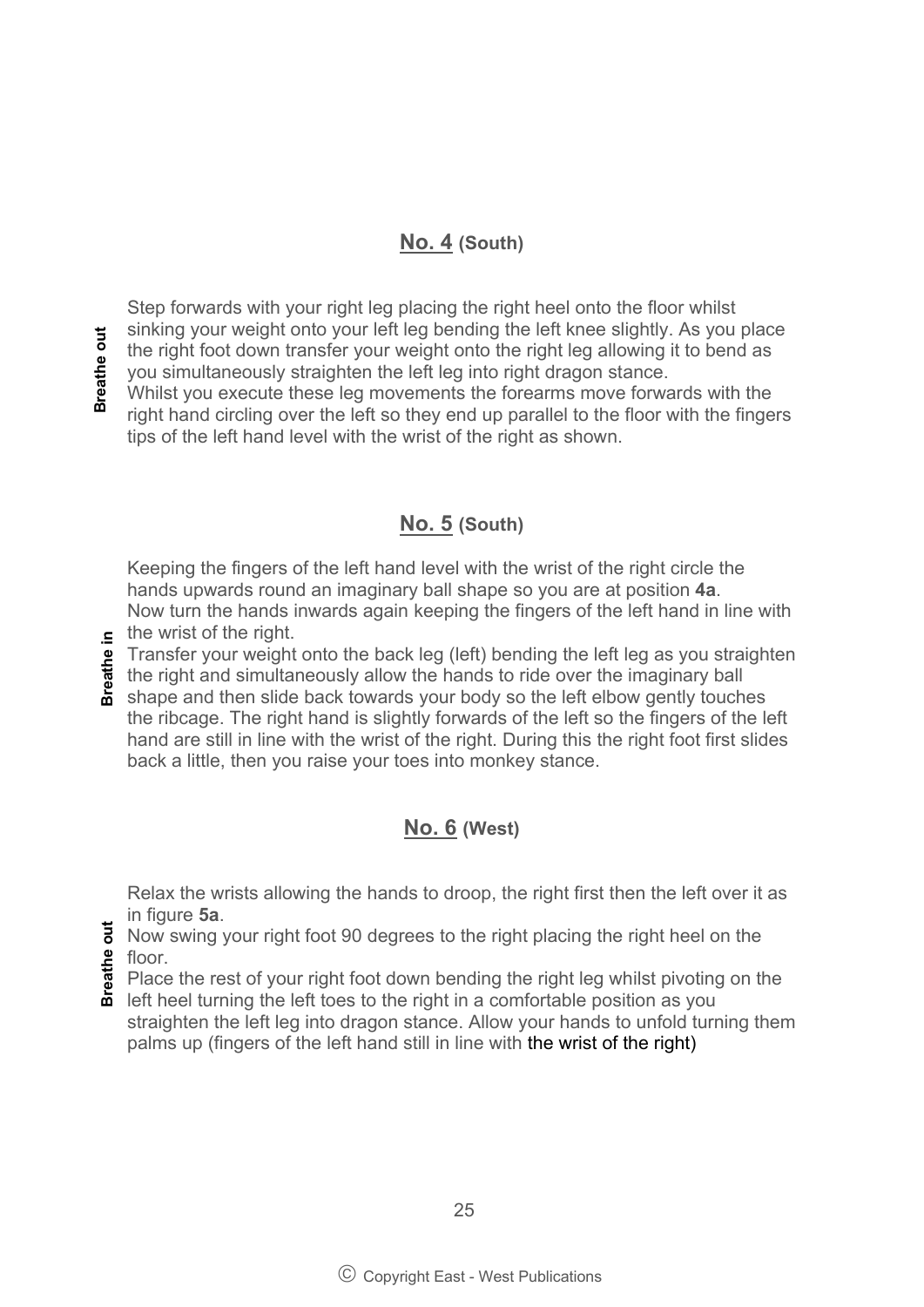#### **Play the Guitar 4 - 6**

**No 4a**

**No 5a**



**Dragon Stance**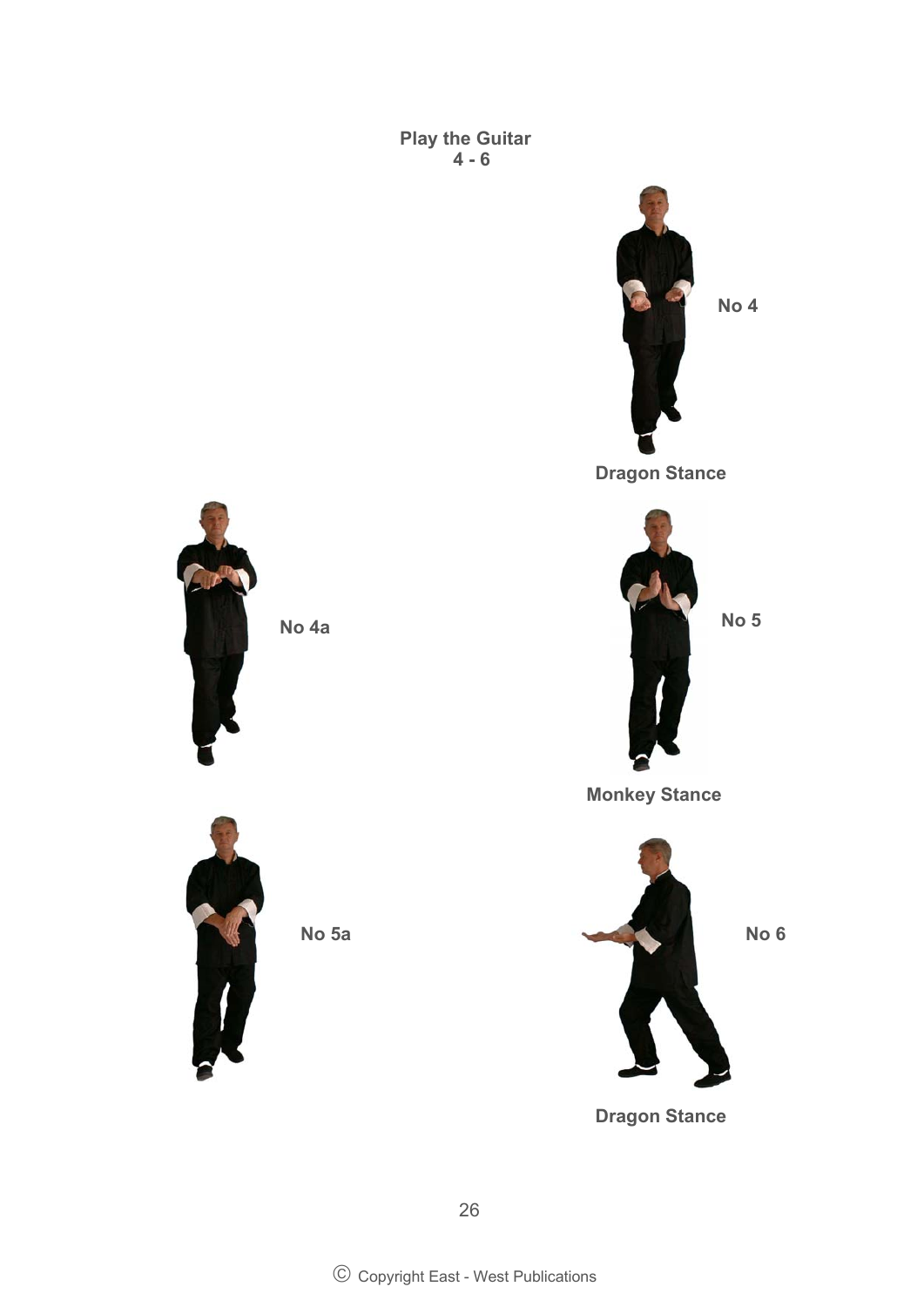#### **No. 7 (West)**

**Breathe out Breathe in Breathe out Breathe in Breathe in**  Breathe in

Keeping the fingers of the left hand level with the wrist of the right circle the hands upwards round an imaginary ball shape so you are in the position you were at **4a**. This time instead of turning the hands inwards, you slide them over the ball, slowly drawing them level, as you simultaneously turn them to face each other whilst drawing the foot back around 15 centimetres and then lifting the toes up into monkey stance. As you do this allow your head to droop slightly so that you are looking through your hands at the floor.

#### **No. 8 (West)**

Relax the wrists allowing the hands to droop towards the floor. Then rotate the hands inwards and upwards until the palms of both hands face the shoulders as in **7a**.

Now step forwards into dragon stance with the right leg, straighten the left leg as you transfer your weight.

The hands make a gentle movement curving upwards and downwards as you push them forwards so the fingertips end up level with the shoulders. **Note:** The elbows should not move past the knee, otherwise you will become unstable.

#### **No. 9 (West)**

Transfer your weight back onto the left leg as you bend it and straighten the right leg. As you do this the hands draw back making a gentle curve, downwards and upward. until they reach the position shown in front of the shoulders whilst you simultaneously draw the foot back around 15 centimetres then lift the toes up. (Monkey stance)

#### **No. 10 (West)**

**Sreathe out** Rotate the palms so they face forwards **9a.** Then step forward, heel down first then the toes, into dragon stance as you push the hands forwards in a gentle movement downwards and upwards.

Make sure to move the elbows on a level with but not past the knees.

#### **No. 11 (West)**

**Sreathe in** 

Transfer your weight back into duck stance as you bend the left leg and straighten the right. Slide the right leg back (only 5 to 10 centimetres, no more) and raise the toes into monkey stance. At the same time the hands draw back in a gentle curve, upwards and downwards,  $\sim$  until they are in front of the shoulders with the palms facing forwards.

**Breathe out** 

3reathe in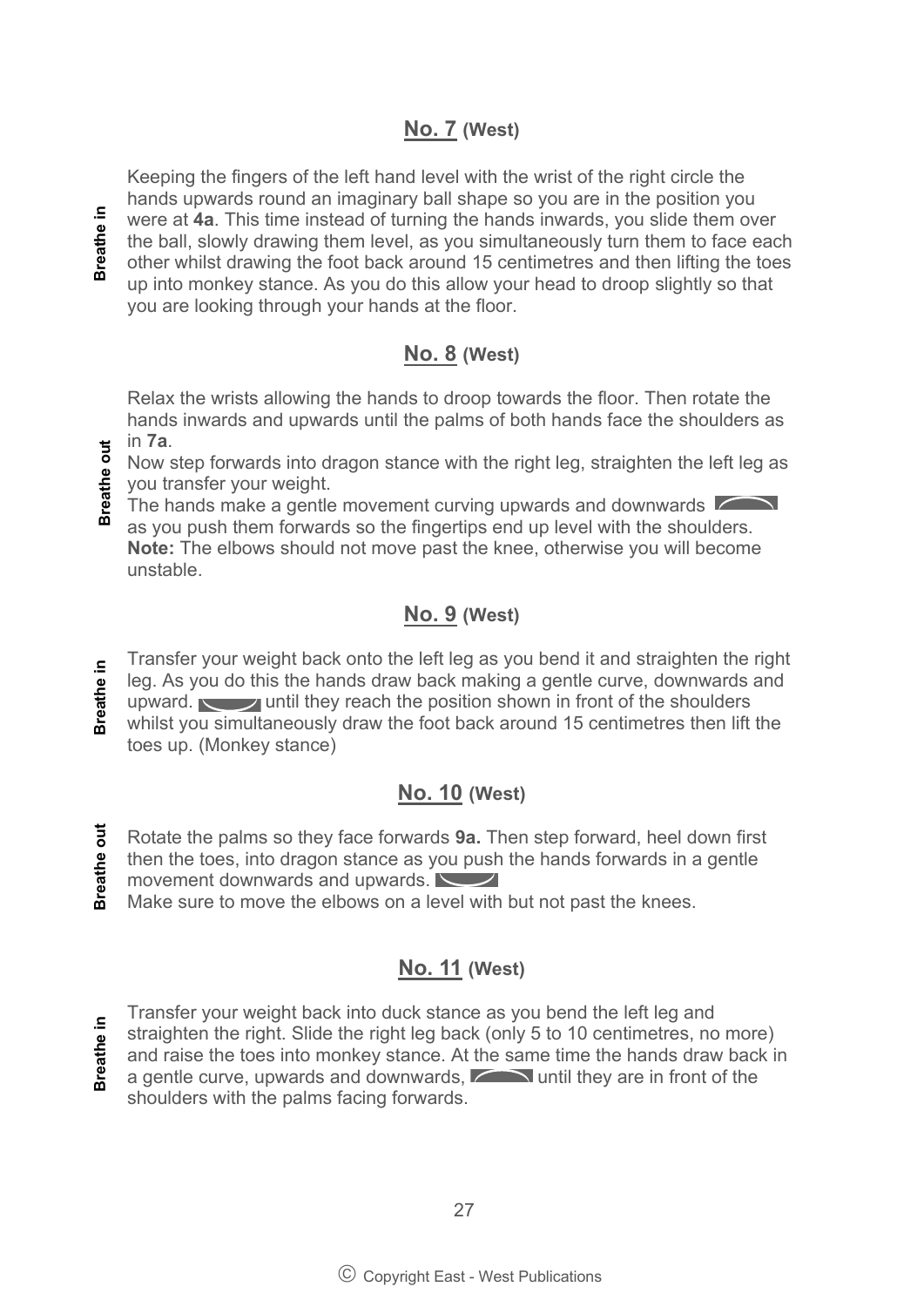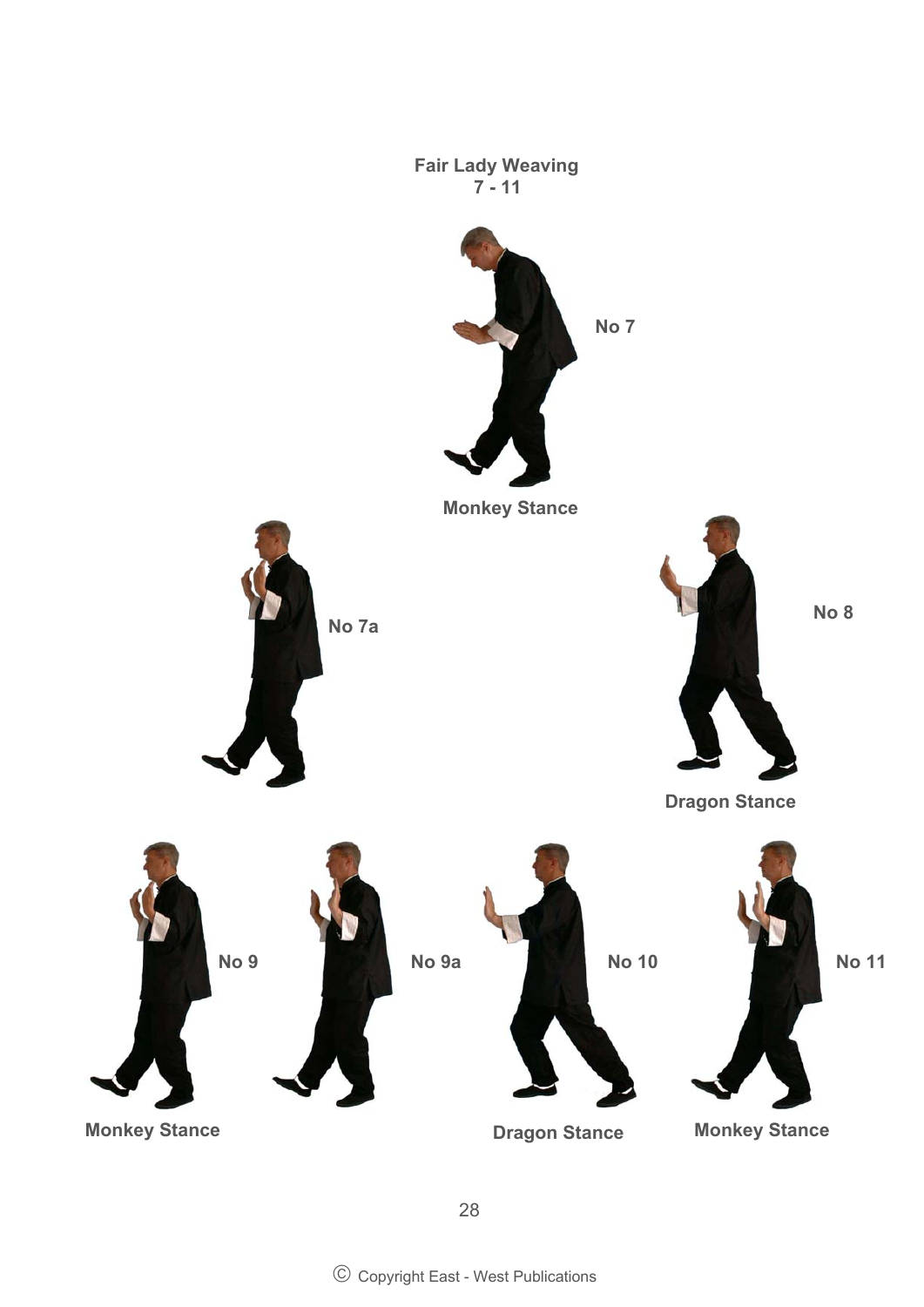#### **No. 12 (South)**

Pivot on the right heel placing the toes down to your front. Transfer half your weight onto the right leg, now pivot on the left foot turning it to face the front also. At the same time allow your hands to cross with the left in front of the right as in **11a**.

Now slowly bend both knees sinking your weight down into riding horse stance simultaneously letting your arms fall downwards to their natural length then float upwards and outwards to shoulder height. The left hand raises so the fingers point upwards and the right hand drops so the fingers point downwards.

#### **No. 13 (South)**

As you transfer your weight onto the right leg straighten the left so you are in right leopard stance. Let the arms float down to their natural length. They then bend at the elbows, the right continuing to bend until the right palm faces the shoulder. The left arm meanwhile bends and moves under the right elbow. The palm turns so the centre of the palm is close to but not touching the elbow.

#### **No. 14 (South)**

Straighten the right leg as your draw the left leg in to the right foot into eagle **Breathe out** stance, (heels must be touching - no gap) at the same time allow the hands to fall to the sides. The left hand remains by the side but the right draws an imaginary semi circle to the right and up over the head with the palm facing forwards.

#### **No. 15 (South - turning East)**

Keeping the knees relaxed, turn to your left as far as you can without strain, allowing your head to turn with your body.

#### **No. 16 (South)**

Turn back to the front and as you do so draw a semi-circle with the left hand up and over your head. The hands face forwards and are close together but not touching.

#### **No. 17 (South)**

Step off to the left placing the heel down first then the toes. Simultaneously allow the arms to fall outwards and downwards as if you are drawing a large circle with your fingertips. As your hands near the hips, allow them to turn inwards to face your body and cross with the left in front as shown in **16a**. Now raise the forearms together, so the left forearm moves to the right and up and the right arm moves to the left and up, so you end up as shown at 17. (Try to keep the

shoulders relaxed as you do this.)

**Note:** During the whole of the above try to time the bending of your knees so that the hands and legs work together and finish in their respective positions at the same time.

Breathe out

3 reathe in

3reathe in

3 reathe out

**Breathe in Breathe out Breathe in Breathe out Breathe out Breathe in Breathe in**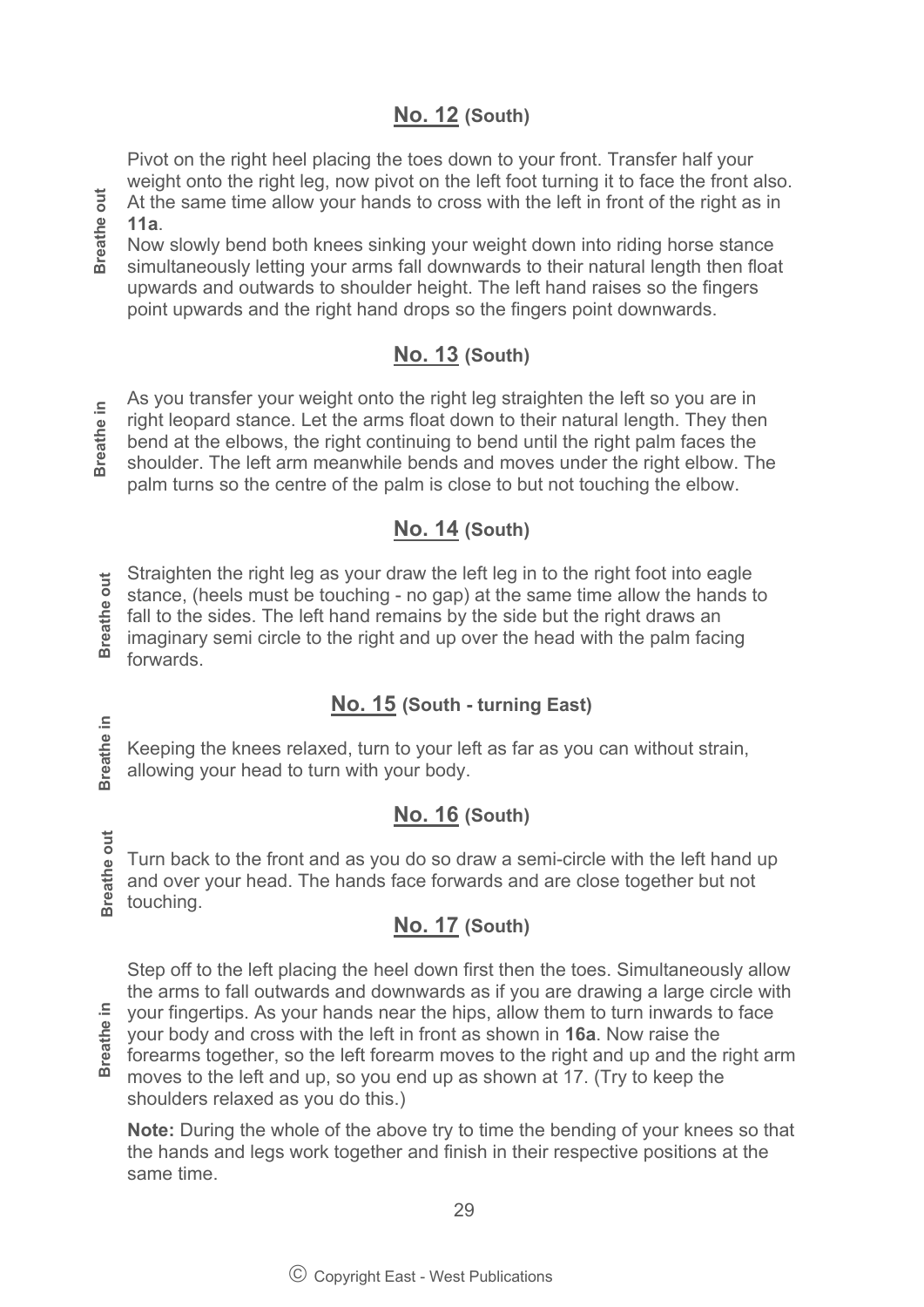#### **The Crane Exercises its Wings 12 - 17**

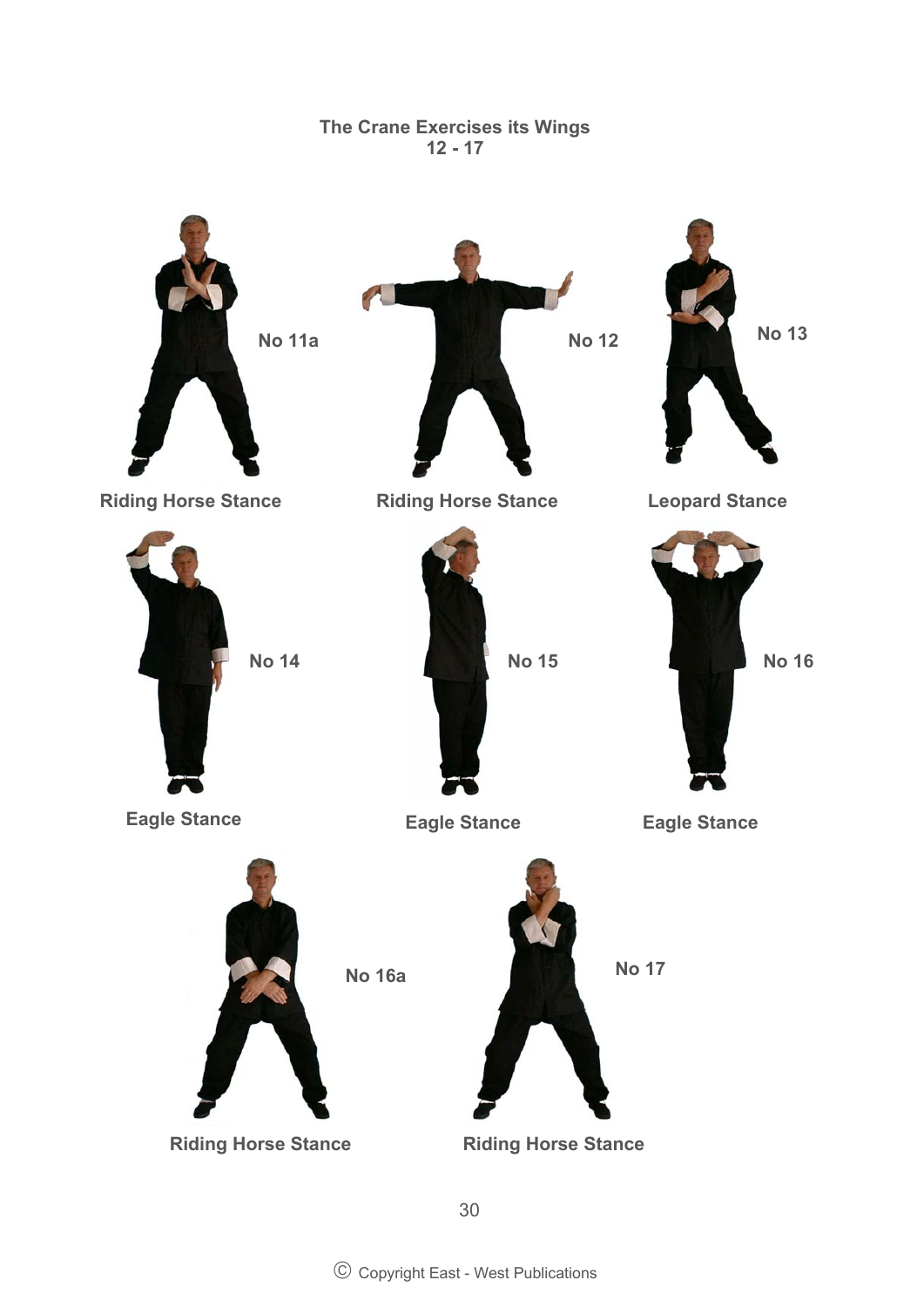#### **No. 18 (South)**

Transfer your weight onto your right leg and step forwards with your left leg, heel then toes, into left dragon stance. Let your arms drop down and move to the sides of your body. The left hand now circles down and outwards, then up so the back of your wrist is above your left knee with the fingers curled up slightly. The right hand circles upwards to finish over the left hand with the fingers drooping down slightly.

(**Note** the hands circle in an anti-clockwise direction)

#### **No. 19 (South)**

Transfer your weight onto your right leg allowing it to bend as you straighten the left leg. Then step backward with the left foot, placing the left heel on the floor then the toes, at the same time allowing the left leg to bend and simultaneously straightening the right leg into duck stance. During this the hands circle as if round a ball, the left circling to the top of the ball, the right hand circling to the bottom of the ball. So you end up as shown.

(**Note** the hands circle in a clockwise direction)

The above leg movements are often difficult at first, so it is acceptable to put the toes down first in this case until you become more proficient.

#### **No. 20 (South)**

Step slightly to the right and slightly forwards - just 5 or so centimetres - placing the heel down first then the toes. Meanwhile let the hands fall, the left making a semi circle to the hip with the fingers pulled up so the palm points at the floor. The right hand, once it has fallen to its natural length, makes a semi circle upwards to finish with palm pointing forwards, little finger edge upwards and slightly to your right. During this movement turn your head to look over the edge of your right hand. (Dragon stance)

**Note:** The left hand travels slower than the right so that they both finish together.

At this point, it may be helpful if you smile, and remind yourself this is relaxing and you're having fun.



**Breathe in** 

**Breathe out Breathe in Breathe out Breathe out** 

31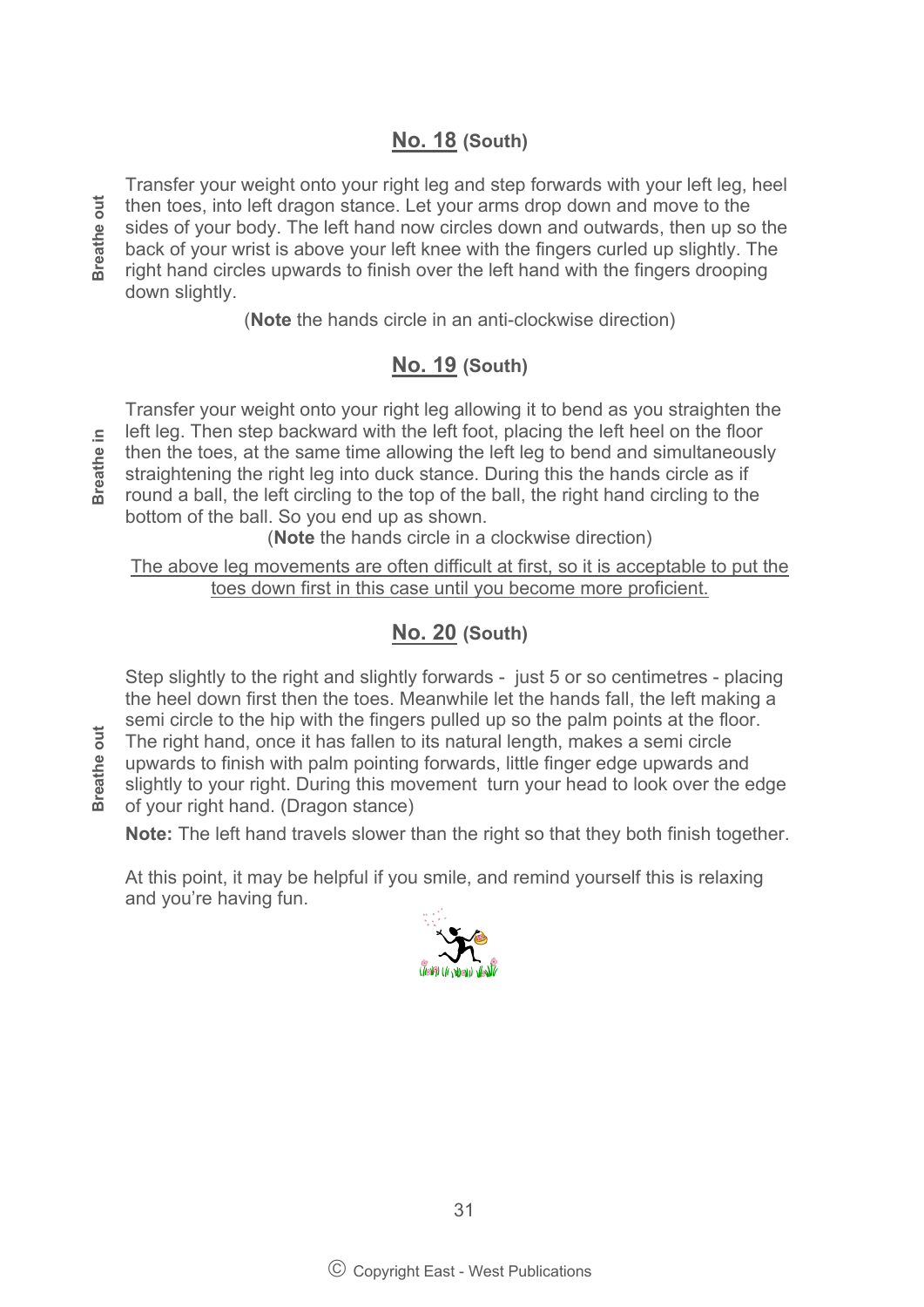**Drive the Tiger away 18 - 20** 



**Dragon Stance**



**Duck Stance**



**Dragon Stance**

32

 $\odot$  Copyright East - West Publications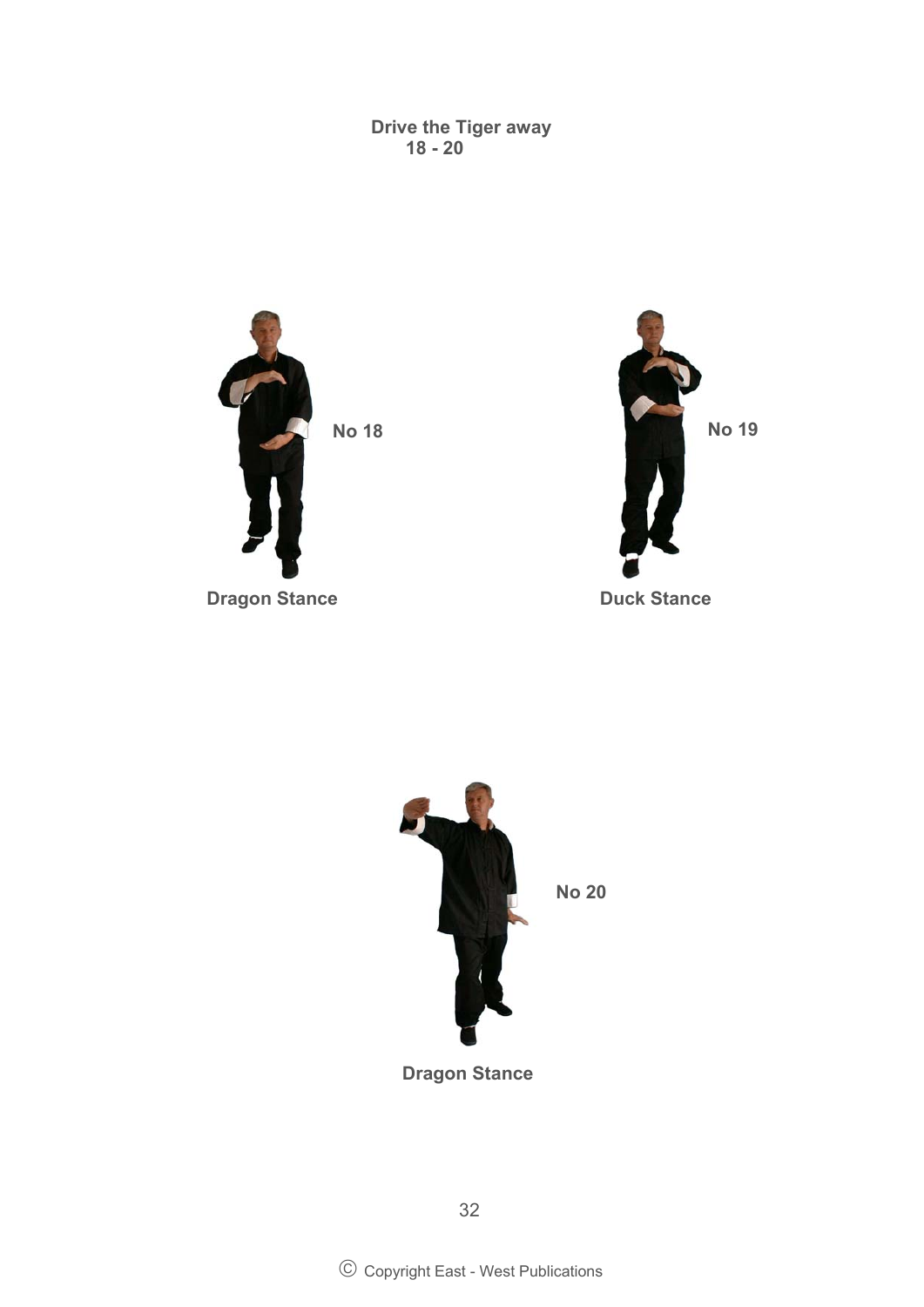#### **Congratulate yourself. You have just completed the first five sets!**

This is quite an accomplishment and required a fair amount of practice and dedication. Well done!

So what now? Well you can stop there and practise what you have learnt. Done on a regular basis, preferable every day for a few minutes you will derive untold benefits to your physical and mental health.

I say untold because these benefits come to you through the practice. T'ai Chi is a living philosophy. A physical medium that through practice raises our individual awareness, increasing our tactile skills. Other exercises such as I Fu Shou, (sticky hands) which you practise with a partner develop further skills. By learning to work with another's movements whilst retaining our own personal balance, we are able to increase our understanding of the world outside ourselves, and thereby learn to respond more appropriately.

This process draws the individual's inner and outer experiences together creating a vibrant harmony within. But! and it is a big but, these things do not come easily and require persistent dedicated work over a long period of time.

The depth of T'ai Chi and related Taoist arts are truly astounding but that does not mean you cannot gain any benefits without years of gruelling work. T'ai Chi is often described as 'The Supreme Ultimate' which in my opinion is an apt description, and as such T'ai Chi has something to offer to everyone who participates.

The benefit received is in direct relation to the effort put in. Actually, I think I will just contradict myself there. Perhaps in truth to start with the effort you put in is greater than the benefit received. However if you persevere, then the circle turns and the benefits received far, far outweighs the effort put in.

So for those who would like to progress the next 12 sets of the 'Lee Style T'ai Chi form' are available in the complete volume1 DVD and Manual, the manual is available in eBook or HardCopy. Details of this and our other publications manuals and DVDs can be found at the website address below.

Whatever you decide to do from here on - good luck! May we wish you a long and happy life. May you find and follow your own personal Tao (way) through your journey in life.

**https://howardgibbon.com/shop**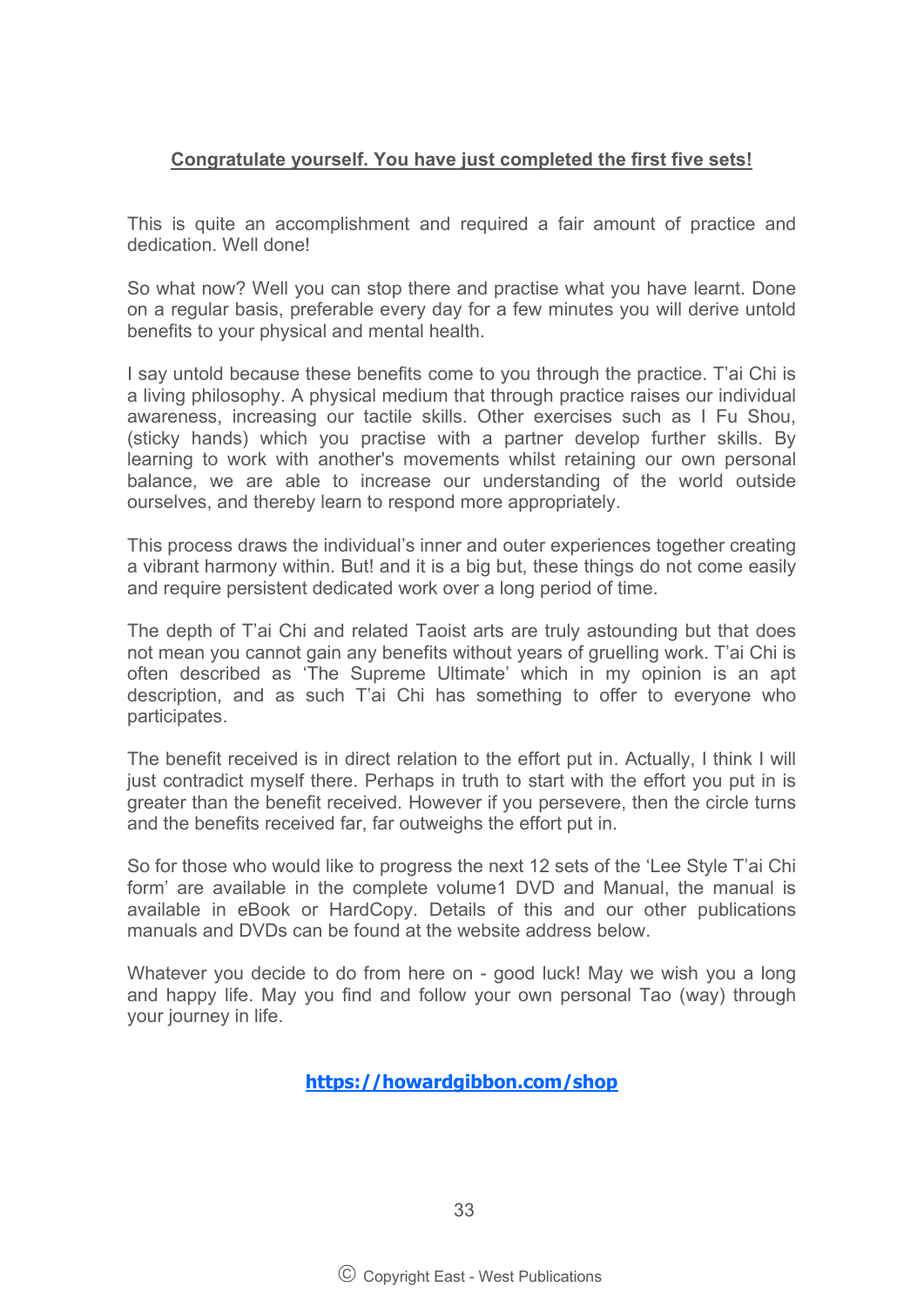#### **The Table of Content for the Complete T'ai Chi Manual**

#### **CONTENTS 61 Pages**

| 1. History                                 | 5               |
|--------------------------------------------|-----------------|
| 2. Introduction                            | 8               |
| 3. Yin and Yang                            | 10              |
| 4. The Tao                                 | 12 <sub>2</sub> |
| 5. All 13 Stances                          | 14              |
| 6. Guidelines For Good Practice            | 21              |
| 7. The Sequences                           | 26              |
| 8. The Complete Short Form (Moves 1 to 50) | 27              |
| 10. A Final Message                        | 60              |
| <b>Other East-West Publications</b>        | 61              |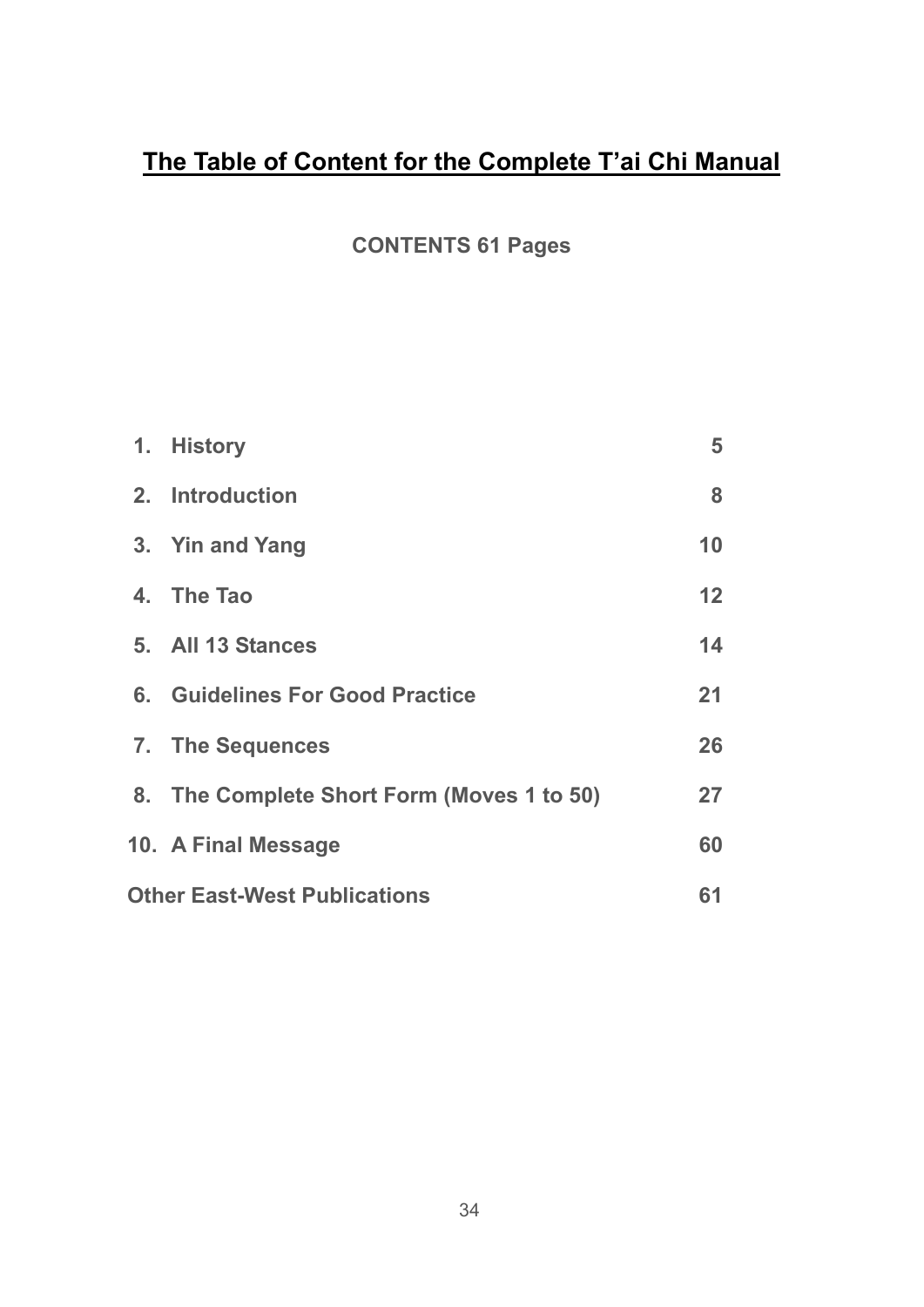#### **Here are some of the many testimonials we have received for our other publications which can be seen at: www.eastwestpublications.com**

Hello Howard,

I absolutely love the Tai Chi Dance DVD. The different viewing angles allows a 360 degree sweep of each move. Allowing you to really examine each move and the way all the parts synchronize together to bring about such fluid, graceful, flowing and meditative movement. Its hard to put into words how brilliant it is to have this available, like having your own one to one lesson with Howard. Not being able to attend classes on a weekly basis due to the time and distance involve, because of living in Dublin, its just fantastic to play the DVD and feel I can progress with these arts and gently push them a little further down the road.

N.B. I Will be there for the Easter Course all going well, which for me will be such a great thrill to renew the very valuable contact that is greatly appreciated.

Best Regards, Anthony

From: Janice Hall To: howard@eastwestpublications.com

Thank you for sending the dvd so quickly. I have found it very easy to follow and makes practise sessions so much easier. I have been attending a class locally and now I know what I am supposed to be doing with the form I don't feel such a novice. Your demonstration with your wife on the cliff top is quite uplifting. Many thanks once again.

Please email me any information you may have on other useful aids and also classes/courses that may be available in Yorkshire. I live just outside Wakefield.

Thank you for the speedy delivery of the K'ai Men manual I ordered. I love the format with the in depth instruction on the left and the photo's on the right. Another very useful addition to my Lee style training library. L. Johnson

**From:** Rosie Mor **To:** howard@ewta.co.uk

Dear Howard, I have received my online copies of the newsletter and have now managed to download and read them thanks to finally getting Adobe Reader sorted out. I feel quite pleased with myself actually being a computer innocent! Can you please let me know some details about membership and also if I could come to the April 15th day in Scarborough without attending the other days. I am a friend of Mark (P's) and have attended classes with him in Wakefield - I am going to start going again when I feel I have some more oomph about me. I have bought your Dao Yin DVD and lay on the sofa soaking it in, relaxing fully for the first time in ages. So I thank you very much for that.

with love, Rosie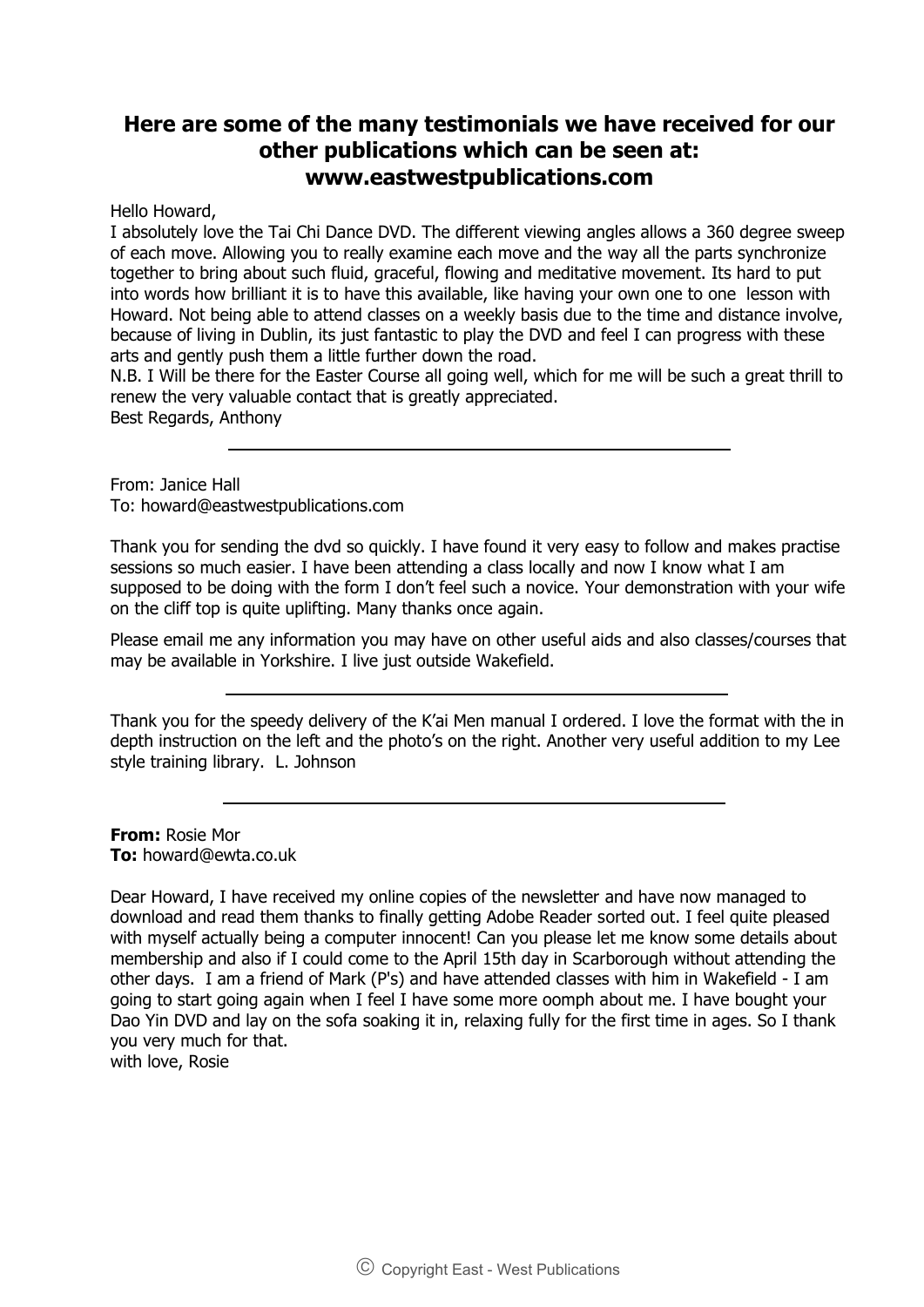#### **East - West Publications**

#### **Relaxation DVD**

**Three different scenes of Gisela and I performing the short form and long form. A useful DVD to relax with after a stressed filled day or to give to a friend to show them what you practise and help them relax too.** 

#### **T'ai Chi DVD Volume 1 (Moves 1 to 50**

**A beginners training DVD on the short form for new students.** 

#### **T'ai Chi DVD Volume 2 (Moves 51 to 103)**

**An intermediate training DVD. Showing sets 16 to 31 - Numbers 51 to 102. Includes an A5 booklet showing each movement from a front and side view.** 

#### **T'ai Chi DVD Volume 3 Moves (103 to 140)**

**Advanced training DVD. Showing sets 32 to 40 - Numbers 103 to 140 to complete our long form. Includes an A5 booklet showing each movement from a front and side view.** 

#### **Secret Island DVD**

**24 Ancient Taoist breathing techniques to wash away your stress and boost your energy levels. Set in a beautiful garden by the river Nidd, Knaresborough, North Yorkshire.** 

#### **T'ai Chi Dance Volume 1 - DVD only (Moves 1 to 60)**

**Beginners level. Experience for yourself the exhilaration and renewed energy flow that the T'ai Chi Dance brings. Moves can be viewed from all four angles.** 

#### **T'ai Chi Dance Volume 2 - DVD only (Moves 60 to 120)**

**Intermediate Level. Training moves can be viewed from all four angles.** 

#### **T'ai Chi Dance Volume - DVD only (Moves 120 to 185)**

**Advanced level. Training moves can be viewed from all four angles.** 

#### **T'ai Chi Stick DVD (Moves 1 to 70)**

**A training DVD on our T'ai Chi Staff Form. Moves can be viewed from all four angles.**

#### **T'ai Chi Sword DVD (Moves 1 to 70)**

**A training DVD on our T'ai Chi Sword Form. Training moves can be viewed from all four angles.**